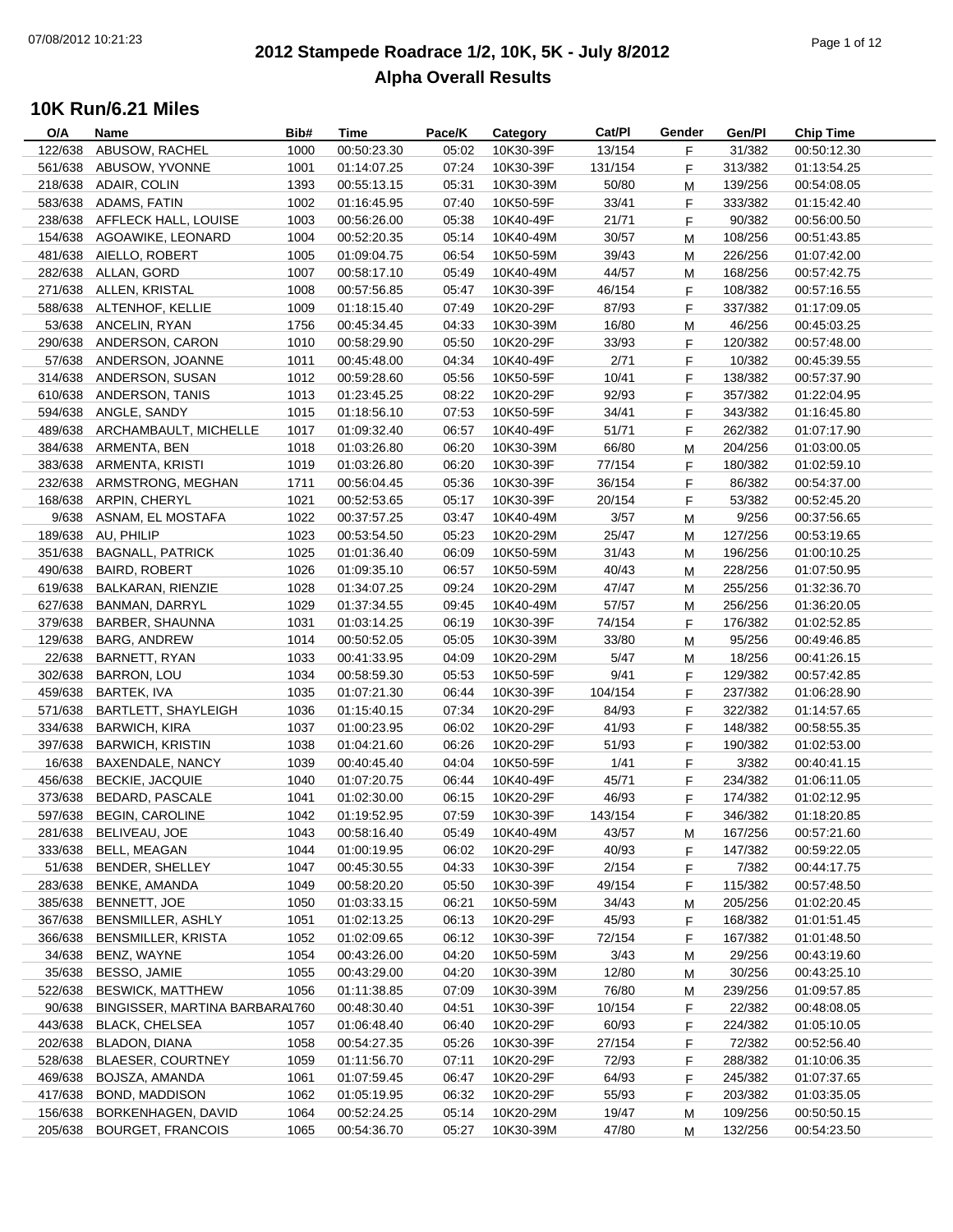### **2012 Stampede Roadrace 1/2, 10K, 5K - July 8/2012**  $P_1$  of  $P_2$  of  $P_3$  of  $P_4$  of  $P_5$  of  $P_6$  of  $P_7$  of  $P_8$  of  $P_7$  of  $P_8$  of  $P_9$  of  $P_9$  of  $P_9$  of  $P_9$  of  $P_9$  of  $P_9$  of  $P_9$  of  $P_9$  of  $P_9$  of  $P_9$  of  $P_9$  of  $P_9$  of  $P_9$  of  $P_9$  of  $P_9$ **Alpha Overall Results**

| O/A     | Name                         | Bib# | Time        | Pace/K | Category  | Cat/PI  | Gender | Gen/Pl  | <b>Chip Time</b> |
|---------|------------------------------|------|-------------|--------|-----------|---------|--------|---------|------------------|
| 377/638 | BOUWMEESTER, GRAEME          | 1066 | 01:02:49.95 | 06:17  | 10K20-29M | 37/47   | М      | 202/256 | 01:01:05.65      |
| 393/638 | <b>BOWDEN, KATHRYN</b>       | 1067 | 01:04:06.10 | 06:24  | 10K40-49F | 35/71   | F      | 186/382 | 01:03:11.75      |
| 106/638 | BOWEN, VAUGHAN               | 1068 | 00:49:33.15 | 04:57  | 10K60-69M | 3/15    | M      | 80/256  | 00:49:21.45      |
| 12/638  | <b>BRADFORD, KEITH</b>       | 1069 | 00:39:02.05 | 03:54  | 10K30-39M | 5/80    | M      | 10/256  | 00:38:59.65      |
| 178/638 | BRANAGAN, KOURTNEY           | 1070 | 00:53:27.25 | 05:20  | 10K30-39F | 24/154  | F      | 59/382  | 00:53:13.45      |
| 26/638  | <b>BRANAGAN, STUART</b>      | 1071 | 00:42:29.00 | 04:14  | 10K30-39M | 9/80    | M      | 22/256  | 00:42:15.95      |
| 399/638 | BRAR, MANTAJ                 | 1072 | 01:04:24.95 | 06:26  | 10K30-39M | 68/80   | M      | 209/256 | 01:03:18.75      |
| 504/638 | BRAUNBERGER, DANA            | 1753 | 01:10:27.60 | 07:02  | 10K30-39F | 123/154 | F      | 274/382 | 01:09:40.45      |
| 495/638 | <b>BREEN, HEATHER</b>        | 1073 | 01:10:11.25 | 07:01  | 10K30-39F | 120/154 | F      | 265/382 | 01:09:20.85      |
| 514/638 | BREZSNYAK, FRANK             | 1739 | 01:10:52.50 | 07:05  | 10K40-49M | 52/57   | M      | 235/256 | 01:08:46.00      |
| 426/638 | BRINGAS-KEWLEY, GINA         | 1074 | 01:05:50.40 | 06:35  | 10K15-19F | 5/6     | F      | 208/382 | 01:05:00.20      |
| 372/638 | <b>BROEN, BARB</b>           | 1719 | 01:02:29.25 | 06:14  | 10K40-49F | 34/71   | F      | 173/382 | 01:00:57.45      |
| 480/638 | <b>BROOKER, SHANNON</b>      | 1075 | 01:08:55.95 | 06:53  | 10K30-39F | 113/154 | F.     | 255/382 | 01:07:19.05      |
| 133/638 | <b>BROOKSON, TRAVIS</b>      | 1053 | 00:51:02.90 | 05:06  | 10K30-39M | 34/80   | M      | 97/256  | 00:50:18.00      |
| 42/638  | BROVKIN, ALEXANDER           | 1714 | 00:44:07.60 | 04:24  | 10K40-49M | 12/57   | м      | 37/256  | 00:43:48.85      |
| 117/638 | <b>BRUCE, MURRAY</b>         | 1077 | 00:50:13.50 | 05:01  | 10K40-49M | 26/57   | M      | 88/256  | 00:49:50.60      |
| 320/638 | <b>BRUCE, REBECCA</b>        | 1078 | 00:59:39.45 | 05:57  | 10K30-39F | 61/154  | F.     | 141/382 | 00:59:16.85      |
| 198/638 | <b>BUCHANAN, KATHY</b>       | 1081 | 00:54:22.85 | 05:26  | 10K40-49F | 17/71   | F.     | 68/382  | 00:53:57.25      |
| 258/638 | <b>BUFFAM, JENNY</b>         | 1082 | 00:57:17.35 | 05:43  | 10K30-39F | 41/154  | F.     | 99/382  | 00:56:23.90      |
| 352/638 | BUNBURY, JO-ANNE             | 1083 | 01:01:49.20 | 06:10  | 10K30-39F | 65/154  | F.     | 156/382 | 01:01:31.50      |
| 118/638 | <b>BUNBURY, TYLER</b>        | 1084 | 00:50:18.80 | 05:01  | 10K30-39M | 32/80   | M      | 89/256  | 00:50:02.70      |
| 94/638  | <b>BUNTING, AARON</b>        | 1085 | 00:48:45.35 | 04:52  | 10K30-39M | 23/80   | M      | 71/256  | 00:48:24.95      |
| 365/638 | CABRAL, DANIEL               | 1089 | 01:02:08.85 | 06:12  | 10K20-29M | 36/47   | м      | 199/256 | 01:00:26.00      |
| 123/638 | CAHOON, CONNOR               | 1728 | 00:50:24.05 | 05:02  | 10K14&UM  | 2/5     | M      | 92/256  | 00:49:29.25      |
| 125/638 | CAHOON, JEFF                 | 1727 | 00:50:25.15 | 05:02  | 10K40-49M | 28/57   | М      | 93/256  | 00:49:30.65      |
| 628/638 | CAIRNS, ALLISON              | 1090 | 01:37:44.60 | 09:46  | 10K30-39F | 150/154 | F      | 372/382 | 01:36:25.20      |
| 95/638  | CALKINS, NAOMI               | 1091 | 00:48:54.75 | 04:53  | 10K20-29F | 7/93    | F.     | 24/382  | 00:48:43.65      |
| 536/638 | CAMPBELL, SHERYL             | 1094 | 01:12:46.75 | 07:16  | 10K40-49F | 58/71   | F.     | 295/382 | 01:11:47.45      |
| 600/638 | CAMPBELL, THOMASIN           | 1095 | 01:20:55.80 | 08:05  | 10K40-49F | 66/71   | F.     | 349/382 | 01:18:50.90      |
| 242/638 | CAMPBELL, WENDY              | 1096 | 00:56:45.95 | 05:40  | 10K50-59F | 5/41    | F.     | 92/382  | 00:56:43.30      |
| 99/638  | CANTLAY, MELISSA             | 1097 | 00:49:09.00 | 04:54  | 10K20-29F | 8/93    | F.     | 25/382  | 00:49:06.30      |
| 620/638 | CAPPIE, SU                   | 1098 | 01:34:33.20 | 09:27  | 10K50-59F | 38/41   | F.     | 365/382 | 01:33:12.10      |
| 466/638 | CARDINALE, TAWNIA            | 1099 | 01:07:48.75 | 06:46  | 10K20-29F | 63/93   | F.     | 242/382 | 01:06:03.85      |
| 284/638 | CARLE, TINA                  | 1100 | 00:58:24.05 | 05:50  | 10K30-39F | 50/154  | F.     | 116/382 | 00:57:29.50      |
| 577/638 | CARPENTER, MELANIE           | 1101 | 01:16:27.40 | 07:38  | 10K30-39F | 136/154 | F.     | 328/382 | 01:15:06.75      |
| 267/638 | CARR, CHRIS                  | 1102 | 00:57:51.80 | 05:47  | 10K30-39M | 56/80   | M      | 162/256 | 00:57:03.55      |
| 135/638 | CHAIBI, NADIA                | 1103 | 00:51:10.05 | 05:07  | 10K30-39F | 16/154  | F.     | 38/382  | 00:50:55.35      |
| 537/638 | CHALMERS, CINDY              | 1104 | 01:12:50.65 | 07:17  | 10K20-29F | 76/93   | F.     | 296/382 | 01:12:05.25      |
|         | 286/638 CHAMBERLAIN, DARRELL | 1105 | 00:58:24.45 | 05:50  | 10K30-39M | 57/80   | M      | 170/256 | 00:58:17.40      |
| 474/638 | CHAMPAGNE, SARAH             | 1106 | 01:08:20.20 | 06:50  | 10K40-49F | 48/71   | F.     | 250/382 | 01:07:32.65      |
| 130/638 | CHAN, JENNY                  | 1107 | 00:50:53.45 | 05:05  | 10K40-49F | 8/71    | F      | 35/382  | 00:50:44.60      |
| 595/638 | CHAN, JESSICA                | 1108 | 01:19:05.30 | 07:54  | 10K30-39F | 141/154 | F.     | 344/382 | 01:17:19.40      |
| 81/638  | CHAN, MELODIE                | 1109 | 00:48:00.65 | 04:48  | 10K30-39F | 8/154   | F      | 20/382  | 00:47:54.00      |
| 519/638 | CHANG, AGNES                 | 1110 | 01:11:18.90 | 07:07  | 10K30-39F | 126/154 | F.     | 282/382 | 01:09:46.30      |
| 76/638  | CHARRETT, CHRISTOPHER        | 1111 | 00:47:47.50 | 04:46  | 10K30-39M | 20/80   | М      | 57/256  | 00:47:09.20      |
| 145/638 | CHARTRAIN, JOELLE            | 1112 | 00:51:41.90 | 05:10  | 10K20-29F | 11/93   | F.     | 43/382  | 00:50:52.90      |
| 427/638 | CHASSAGNE, JULIE             | 1113 | 01:05:55.60 | 06:35  | 10K30-39F | 90/154  | F.     | 209/382 | 01:05:23.70      |
| 374/638 | CHEE, ALEX                   | 1115 | 01:02:32.95 | 06:15  | 10K30-39M | 64/80   | M      | 200/256 | 01:00:38.55      |
| 100/638 | CHERAK, STEPHANA             | 1116 | 00:49:11.65 | 04:55  | 10K15-19F | 1/6     | F.     | 26/382  | 00:49:06.65      |
| 67/638  | CHISHOLM, TARA               | 1725 | 00:46:36.35 | 04:39  | 10K20-29F | 5/93    | F.     | 14/382  | 00:46:33.10      |
| 306/638 | CHOLOWSKY, NATASHA           | 1749 | 00:59:10.05 | 05:55  | 10K14&UF  | 3/7     | F      | 131/382 | 00:58:16.75      |
| 248/638 | CHRISTENSEN, SANDRA          | 1782 | 00:56:58.10 | 05:41  | 10K20-29F | 25/93   | F.     | 94/382  | 00:55:14.75      |
| 418/638 | <b>CHRISTENSEN, SHERRY</b>   | 1118 | 01:05:24.10 | 06:32  | 10K50-59F | 16/41   | F      | 204/382 | 01:04:57.65      |
| 338/638 | CHUNG, CHRISTINE             | 1119 | 01:00:35.55 | 06:03  | 10K30-39F | 63/154  | F.     | 149/382 | 01:00:02.15      |
| 520/638 | CLARK, DAN                   | 1120 | 01:11:21.80 | 07:08  | 10K20-29M | 45/47   | м      | 238/256 | 01:10:36.20      |
| 329/638 | CLARK, JAMIE                 | 1121 | 01:00:10.80 | 06:01  | 10K50-59M | 28/43   | M      | 184/256 | 00:59:42.65      |
| 62/638  | <b>CLARKSON, BOB</b>         | 1123 | 00:46:10.95 | 04:37  | 10K50-59M | 6/43    | M      | 51/256  | 00:45:39.75      |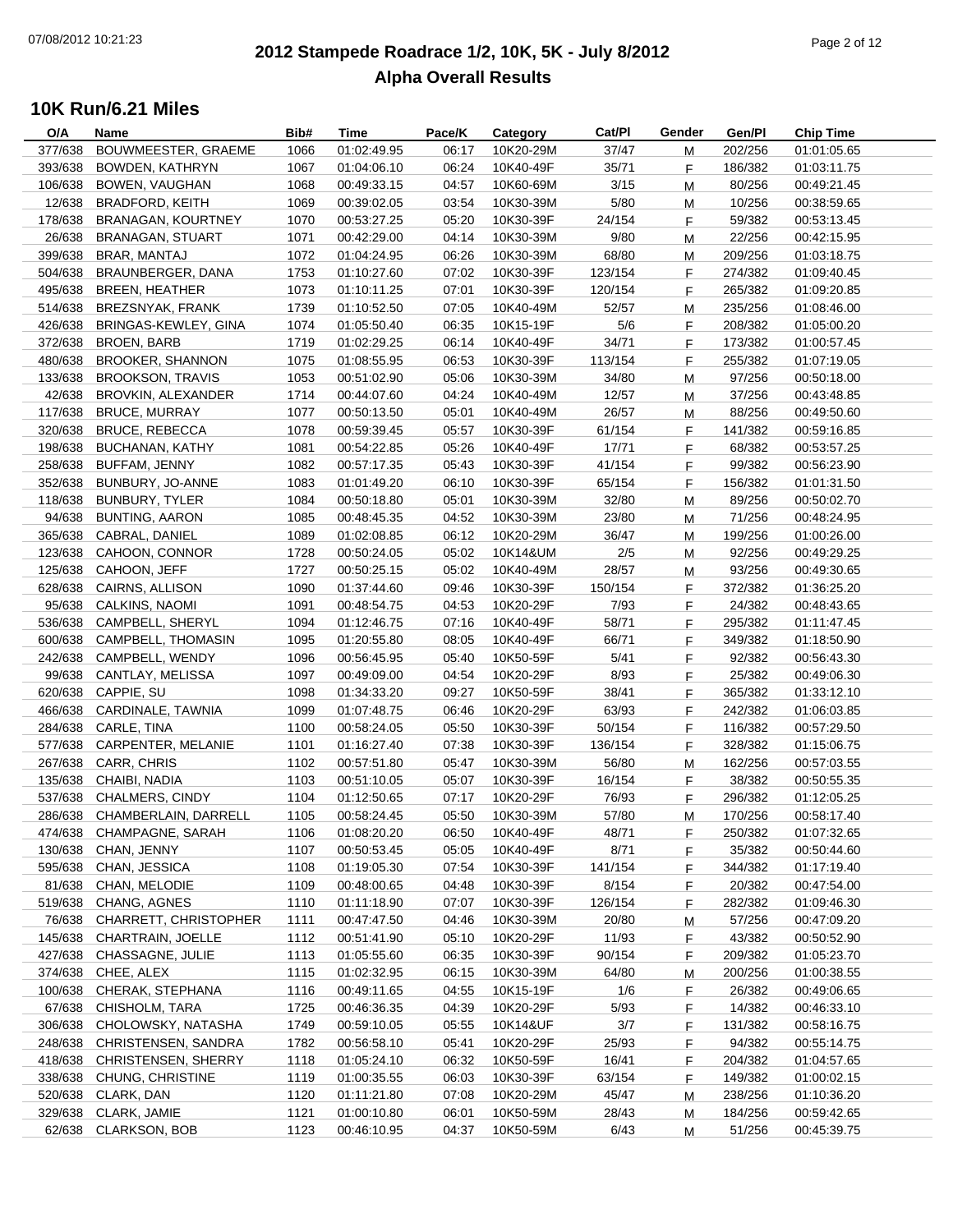### **2012 Stampede Roadrace 1/2, 10K, 5K - July 8/2012**  $P_1$  of  $P_2$  of  $P_3$  of  $P_4$  or  $P_5$  of  $P_5$  or  $P_6$  or  $P_7$  or  $P_8$  or  $P_9$  or  $P_9$  or  $P_9$  or  $P_9$  or  $P_9$  or  $P_9$  or  $P_9$  or  $P_9$  or  $P_9$  or  $P_9$  or  $P_9$  or  $P_9$  or  $P_9$  or  $P_9$  or  $P_9$  or  $P_9$ **Alpha Overall Results**

| O/A     | Name                      | Bib# | Time        | Pace/K | Category  | Cat/PI  | Gender | Gen/Pl  | <b>Chip Time</b> |
|---------|---------------------------|------|-------------|--------|-----------|---------|--------|---------|------------------|
| 27/638  | COLEMAN, MARK             | 1124 | 00:42:32.55 | 04:15  | 10K30-39M | 10/80   | M      | 23/256  | 00:42:26.35      |
| 3/638   | COLLIE, MARC              | 1126 | 00:34:50.15 | 03:29  | 10K40-49M | 1/57    | M      | 3/256   | 00:34:49.35      |
| 83/638  | CONEYBEARE, STEVE         | 1127 | 00:48:09.95 | 04:49  | 10K50-59M | 10/43   | M      | 63/256  | 00:47:52.15      |
| 330/638 | COOKE, CATHERINE          | 1128 | 01:00:15.70 | 06:01  | 10K30-39F | 62/154  | F      | 146/382 | 00:59:18.80      |
| 14/638  | COOKE, IAN                | 1129 | 00:39:34.45 | 03:57  | 10K30-39M | 7/80    | M      | 12/256  | 00:37:20.55      |
| 239/638 | <b>CORBETT, KATIE</b>     | 1130 | 00:56:30.20 | 05:39  | 10K20-29F | 24/93   | F      | 91/382  | 00:56:03.25      |
| 612/638 | CORBETT, SUE              | 1131 | 01:24:48.15 | 08:28  | 10K60-69F | 5/10    | F      | 359/382 | 01:24:20.45      |
| 637/638 | <b>CORMIER, MONIQUE</b>   | 1132 | 01:49:03.85 | 10:54  | 10K40-49F | 71/71   | F      | 381/382 | 01:47:14.65      |
| 309/638 | COTE, ELAINE              | 1133 | 00:59:23.95 | 05:56  | 10K30-39F | 59/154  | F      | 134/382 | 00:57:09.25      |
| 237/638 | COX, KRIS                 | 1784 | 00:56:22.45 | 05:38  | 10K30-39F | 37/154  | F      | 89/382  | 00:55:45.70      |
| 200/638 | <b>CRAIG, MELANIE</b>     | 1137 | 00:54:26.70 | 05:26  | 10K20-29F | 19/93   | F      | 70/382  | 00:54:06.85      |
| 499/638 | CRAWFORD, ZANDRA          | 1138 | 01:10:21.70 | 07:02  | 10K40-49F | 54/71   | F      | 269/382 | 01:08:44.05      |
|         |                           |      |             |        |           |         |        |         |                  |
| 165/638 | CRAZY BOY, LEROY          | 1775 | 00:52:40.45 | 05:16  | 10K40-49M | 31/57   | M      | 114/256 | 00:52:01.75      |
| 235/638 | CRILLY, PAUL              | 1139 | 00:56:19.95 | 05:37  | 10K40-49M | 39/57   | М      | 148/256 | 00:54:46.20      |
| 363/638 | <b>CROTHERS, MICHAEL</b>  | 1140 | 01:02:05.95 | 06:12  | 10K50-59M | 32/43   | М      | 197/256 | 01:01:31.35      |
| 261/638 | CULLINGHAM, CAROL         | 1141 | 00:57:32.25 | 05:45  | 10K30-39F | 42/154  | F      | 102/382 | 00:56:33.00      |
| 255/638 | DA COSTA GOMEZ, FELIX     | 1142 | 00:57:09.10 | 05:42  | 10K40-49M | 41/57   | M      | 159/256 | 00:56:27.00      |
| 369/638 | DAIGLE, LISE              | 1143 | 01:02:23.50 | 06:14  | 10K30-39F | 73/154  | F      | 170/382 | 01:01:09.20      |
| 89/638  | DALEBOZIK, NICHOLAS       | 1144 | 00:48:28.95 | 04:50  | 10K30-39M | 22/80   | M      | 68/256  | 00:48:03.90      |
| 378/638 | DALLAIRE, JASON           | 1145 | 01:02:50.95 | 06:17  | 10K30-39M | 65/80   | М      | 203/256 | 01:02:19.00      |
| 559/638 | DANARD, ADRIANA           | 1147 | 01:13:55.70 | 07:23  | 10K30-39F | 130/154 | F.     | 311/382 | 01:12:59.45      |
| 621/638 | DARLING, JANICE           | 1148 | 01:34:33.30 | 09:27  | 10K60-69F | 6/10    | F      | 366/382 | 01:33:12.00      |
| 467/638 | DAS GUPTA, TANU           | 1149 | 01:07:54.05 | 06:47  | 10K30-39F | 106/154 | F      | 243/382 | 01:06:59.25      |
| 398/638 | DATTA, NEEL               | 1150 | 01:04:24.45 | 06:26  | 10K30-39M | 67/80   | М      | 208/256 | 01:03:18.45      |
| 406/638 | DAVID, JODI               | 1736 | 01:04:49.90 | 06:28  | 10K30-39F | 85/154  | F      | 195/382 | 01:03:51.95      |
| 37/638  | DAVIS, BYRON              | 1151 | 00:43:40.50 | 04:22  | 10K40-49M | 10/57   | M      | 32/256  | 00:43:00.95      |
| 405/638 | DELONG, WILLIAM           | 1155 | 01:04:48.30 | 06:28  | 10K20-29M | 39/47   | M      | 211/256 | 01:04:06.05      |
| 424/638 | DERBECKER, SUZANNE        | 1156 | 01:05:46.60 | 06:34  | 10K50-59F | 17/41   | F      | 206/382 | 01:04:55.55      |
| 423/638 | DERKSEN, GARY             | 1157 | 01:05:46.20 | 06:34  | 10K50-59M | 36/43   | М      | 218/256 | 01:04:43.85      |
| 391/638 | DESBARATS, LAURA          | 1158 | 01:03:56.45 | 06:23  | 10K20-29F | 48/93   | F      | 184/382 | 01:02:02.70      |
| 507/638 | DESROCHERS, JANE          | 1159 | 01:10:34.85 | 07:03  | 10K30-39F | 125/154 | F      | 276/382 | 01:08:28.45      |
| 107/638 | DEVEAU, DUSTIN            | 1172 | 00:49:35.00 | 04:57  | 10K20-29M | 15/47   | М      | 81/256  | 00:48:31.85      |
| 159/638 | DEWIT, MATTHEW            | 1161 | 00:52:31.25 | 05:15  | 10K20-29M | 21/47   | М      | 112/256 | 00:52:07.50      |
| 245/638 | DICKHOFF, PETER           | 1769 | 00:56:47.85 | 05:40  | 10K50-59M | 24/43   | M      | 153/256 | 00:54:54.20      |
| 573/638 | DOBIASOVA, DANUSE         | 1162 | 01:15:53.20 | 07:35  | 10K30-39F | 135/154 | F      | 324/382 | 01:15:50.20      |
| 608/638 | DONAHUE, STEPHEN          | 1163 | 01:23:40.45 | 08:22  | 10K60-69M | 15/15   | M      | 253/256 | 01:21:54.85      |
| 73/638  | DONG, MANSON              | 1164 | 00:47:36.85 | 04:45  | 10K30-39M | 19/80   | M      | 55/256  | 00:47:03.15      |
| 291/638 | DOORNBOS, RON             | 1166 | 00:58:31.25 | 05:51  | 10K50-59M | 26/43   | M      | 171/256 | 00:57:13.45      |
| 546/638 | DOUGLAS, FAY              | 1757 | 01:13:17.90 | 07:19  | 10K60-69F | 2/10    | F      | 301/382 | 01:12:37.85      |
| 5/638   | DRAUDE, JODY              | 1780 | 00:35:17.95 | 03:31  | 10K40-49M | 2/57    | M      | 5/256   | 00:35:17.20      |
| 195/638 | DRIEDGER, KEVIN           | 1167 | 00:54:13.85 | 05:25  | 10K40-49M | 33/57   | M      | 129/256 | 00:53:25.35      |
| 322/638 | DRIEDGER, VALERIE         | 1695 | 00:59:55.75 | 05:59  | 10K40-49F | 26/71   | F      | 142/382 | 00:58:25.65      |
| 119/638 | DRINNAN, SIUBHAN          | 1169 | 00:50:18.95 | 05:01  | 10K30-39F | 12/154  |        | 30/382  |                  |
|         | DUKE, RILEY               |      | 00:52:53.45 |        |           |         | F      |         | 00:49:59.00      |
| 167/638 |                           | 1170 |             | 05:17  | 10K20-29M | 22/47   | М      | 115/256 | 00:51:11.45      |
| 139/638 | EAST, ISSABELLE           | 1165 | 00:51:21.40 | 05:08  | 10K14&UF  | 1/7     | F.     | 40/382  | 00:51:19.80      |
| 142/638 | <b>EAST, ROSEMARY</b>     | 1212 | 00:51:25.85 | 05:08  | 10K40-49F | 11/71   | F      | 42/382  | 00:51:23.65      |
| 196/638 | <b>EDWARDS, RICHARD</b>   | 1173 | 00:54:19.60 | 05:25  | 10K40-49M | 34/57   | M      | 130/256 | 00:54:11.45      |
| 487/638 | <b>ELIAS, NANCY</b>       | 1174 | 01:09:23.25 | 06:56  | 10K50-59F | 21/41   | F      | 260/382 | 01:08:08.85      |
| 327/638 | ELLERGODT, ANNA JEAN      | 1175 | 01:00:05.35 | 06:00  | 10K15-19F | 4/6     | F      | 145/382 | 00:59:01.20      |
| 326/638 | ELLERGODT, BRENT          | 1176 | 01:00:05.35 | 06:00  | 10K40-49M | 47/57   | M      | 182/256 | 00:59:01.05      |
| 542/638 | ELLIOTT, JUDITH           | 1178 | 01:13:05.05 | 07:18  | 10K50-59F | 27/41   | F      | 298/382 | 01:12:15.40      |
| 603/638 | <b>ERICKSON, KARILYNN</b> | 1180 | 01:22:10.65 | 08:13  | 10K30-39F | 145/154 | F      | 352/382 | 01:21:09.40      |
| 289/638 | FAIRFIELD, STEPHANIE      | 1182 | 00:58:28.95 | 05:50  | 10K20-29F | 32/93   | F.     | 119/382 | 00:57:08.70      |
| 381/638 | FARDY, SYLVIE             | 1184 | 01:03:19.55 | 06:19  | 10K50-59F | 15/41   | F.     | 178/382 | 01:01:36.35      |
| 601/638 | FESKO, LAUREN             | 1187 | 01:21:03.35 | 08:06  | 10K20-29F | 89/93   | F      | 350/382 | 01:19:07.75      |
| 564/638 | FIELD, SHERYL             | 1188 | 01:14:38.45 | 07:27  | 10K40-49F | 62/71   | F      | 316/382 | 01:13:08.65      |
|         | 277/638 FILLO, ANGELA     | 1189 | 00:58:12.55 | 05:49  | 10K20-29F | 30/93   | F      | 112/382 | 00:58:02.35      |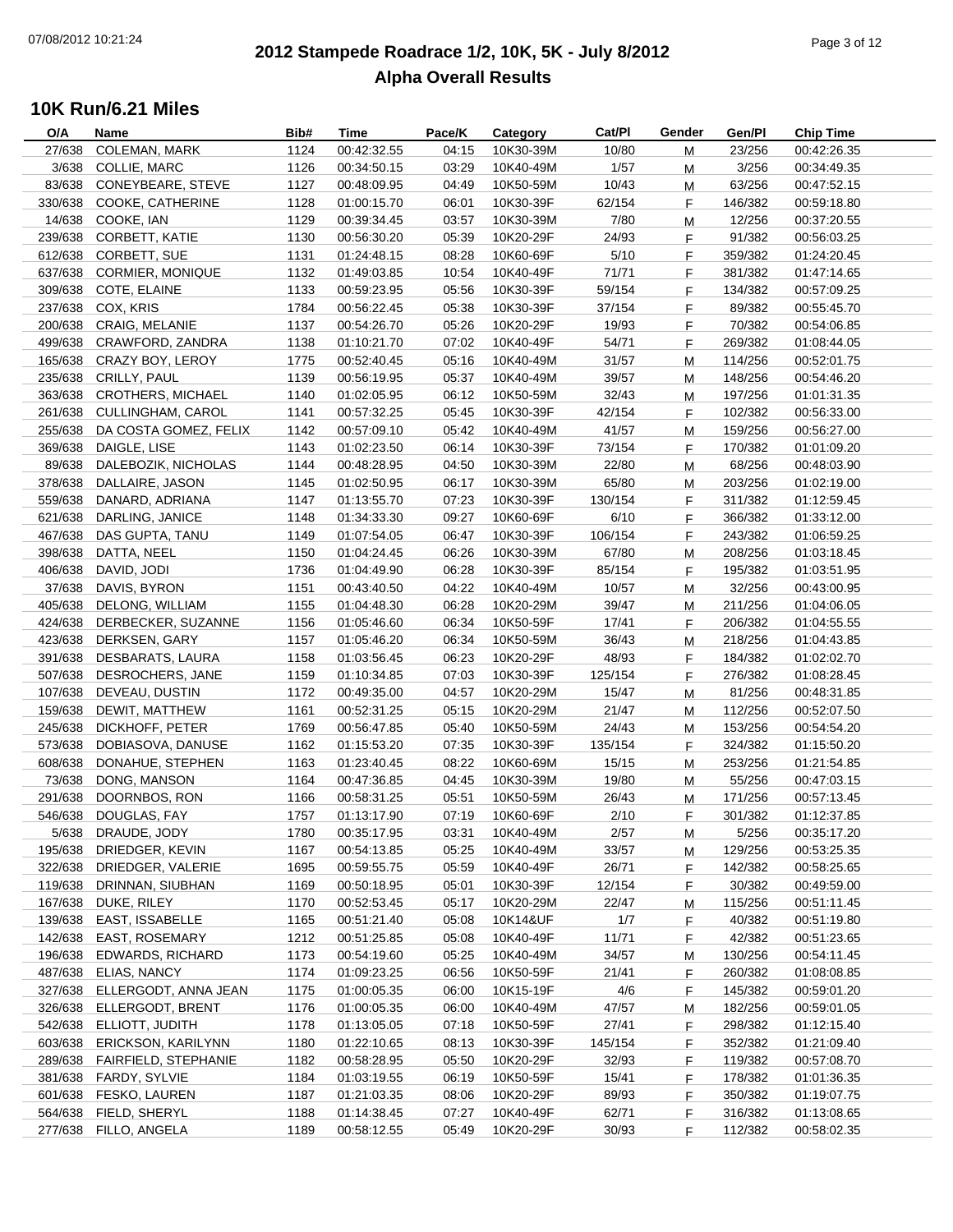### **2012 Stampede Roadrace 1/2, 10K, 5K - July 8/2012**  $P_1$  and  $P_2$  of  $P_3$  of  $P_4$  or  $P_5$  of  $P_5$  or  $P_6$  or  $P_7$  or  $P_8$  or  $P_9$  or  $P_9$  or  $P_9$  or  $P_9$  or  $P_9$  or  $P_9$  or  $P_9$  or  $P_9$  or  $P_9$  or  $P_9$  or  $P_9$  or  $P_9$  or  $P_9$  or  $P_9$  or  $P_9$  or  $P_9$ **Alpha Overall Results**

| O/A     | Name                       | Bib# | Time        | Pace/K | Category  | Cat/PI  | Gender | Gen/Pl  | <b>Chip Time</b> |
|---------|----------------------------|------|-------------|--------|-----------|---------|--------|---------|------------------|
| 75/638  | FINCH, ADAM                | 1190 | 00:47:43.65 | 04:46  | 10K20-29M | 11/47   | М      | 56/256  | 00:47:30.95      |
| 74/638  | FINCH, SHELSEY             | 1191 | 00:47:43.40 | 04:46  | 10K20-29F | 6/93    | F      | 19/382  | 00:47:31.45      |
| 638/638 | FINGLER, ERIN              | 1192 | 01:49:04.25 | 10:54  | 10K30-39F | 154/154 | F      | 382/382 | 01:47:14.60      |
| 243/638 | FISHER, JOHN               | 1193 | 00:56:46.85 | 05:40  | 10K60-69M | 6/15    | M      | 151/256 | 00:56:27.50      |
| 33/638  | FISHER, MICHAEL            | 1194 | 00:43:25.85 | 04:20  | 10K30-39M | 11/80   | M      | 28/256  | 00:43:19.40      |
| 45/638  | FLEISHMAN, RYAN            | 1195 | 00:44:35.65 | 04:27  | 10K40-49M | 13/57   | M      | 39/256  | 00:44:30.10      |
| 56/638  | FLEISHMAN, VANESSA         | 1196 | 00:45:39.25 | 04:33  | 10K30-39F | 4/154   | F      | 9/382   | 00:45:34.20      |
| 25/638  | FORMAN, SIMON              | 1198 | 00:42:15.90 | 04:13  | 10K40-49M | 7/57    | M      | 21/256  | 00:41:03.10      |
| 324/638 | <b>FORREST, KRISTINE</b>   | 1199 | 00:59:59.85 | 05:59  | 10K40-49F | 27/71   | F      | 143/382 | 00:58:20.70      |
| 461/638 | FRY, KRISTEN               | 1201 | 01:07:30.45 | 06:45  | 10K20-29F | 61/93   | F      | 238/382 | 01:07:08.40      |
| 11/638  | FRY, NADYIA                | 1202 | 00:38:27.90 | 03:50  | 10K20-29F | 2/93    | F      | 2/382   | 00:38:26.80      |
|         | 552/638 FUKUCHI, CLAUDIANE | 1203 | 01:13:35.20 | 07:21  | 10K20-29F | 80/93   | F      | 306/382 | 01:12:54.10      |
| 400/638 | FULKER, ADAM               | 1204 | 01:04:27.05 | 06:26  | 10K30-39M | 69/80   | M      | 210/256 | 01:02:17.85      |
|         | 38/638 FUNK, ADAM          | 1206 | 00:43:52.20 | 04:23  | 10K20-29M | 7/47    | M      | 33/256  | 00:43:23.95      |
|         | 146/638 FUREY, COLUM       | 1207 | 00:51:48.00 | 05:10  | 10K30-39M | 37/80   | М      | 103/256 | 00:50:56.65      |
|         | 554/638 FYFE, TRACY        | 1696 | 01:13:38.30 | 07:21  | 10K40-49M | 54/57   | М      | 247/256 | 01:11:48.05      |
| 553/638 | <b>GAGNE, SYLVIE</b>       | 1210 | 01:13:37.15 | 07:21  | 10K30-39F | 129/154 | F      | 307/382 | 01:13:26.80      |
| 328/638 | <b>GAGNON, ERIC</b>        | 1211 | 01:00:09.20 | 06:00  | 10K30-39M | 61/80   | M      | 183/256 | 00:58:26.70      |
| 624/638 | GALLAGHER, MARY            | 1213 | 01:37:02.55 | 09:42  | 10K50-59F | 39/41   | F      | 369/382 | 01:35:40.30      |
| 408/638 | GAMBLE, MANDY              | 1214 | 01:04:56.55 | 06:29  | 10K30-39F | 86/154  | F      | 197/382 | 01:03:33.75      |
| 183/638 | <b>GAMBLE, SCOTT</b>       | 1215 | 00:53:44.10 | 05:22  | 10K30-39M | 44/80   |        | 121/256 | 00:52:20.55      |
|         | GAO, LISA                  |      | 01:06:26.35 |        |           |         | M      |         |                  |
| 435/638 |                            | 1216 |             | 06:38  | 10K40-49F | 40/71   | F      | 216/382 | 01:05:24.25      |
| 49/638  | <b>GARCIA, AGUSTIN</b>     | 1217 | 00:45:04.90 | 04:30  | 10K40-49M | 15/57   | М      | 43/256  | 00:44:55.25      |
| 110/638 | <b>GARCIA, DENNIS</b>      | 1218 | 00:49:43.25 | 04:58  | 10K30-39M | 30/80   | М      | 83/256  | 00:47:45.25      |
| 510/638 | GEE, GARRY                 | 1746 | 01:10:46.30 | 07:04  | 10K40-49M | 51/57   | М      | 232/256 | 01:09:57.60      |
| 368/638 | <b>GERLACH, KARIN</b>      | 1221 | 01:02:19.90 | 06:13  | 10K50-59F | 12/41   | F      | 169/382 | 01:02:04.50      |
| 199/638 | GIASSON, ANNE-MARIE        | 1222 | 00:54:24.00 | 05:26  | 10K30-39F | 26/154  | F      | 69/382  | 00:54:09.35      |
| 358/638 | GIBBS, CHRIS               | 1223 | 01:01:52.65 | 06:11  | 10K40-49F | 31/71   | F      | 162/382 | 01:01:05.70      |
| 268/638 | GILLESPIE, MOLLY           | 1225 | 00:57:51.95 | 05:47  | 10K30-39F | 44/154  | F      | 106/382 | 00:57:04.05      |
| 623/638 | <b>GONZALES, SONIA</b>     | 1229 | 01:36:29.15 | 09:38  | 10K30-39F | 149/154 | F      | 368/382 | 01:35:28.15      |
| 359/638 | GONZALEZ, CAROLINA         | 1230 | 01:01:52.90 | 06:11  | 10K30-39F | 70/154  | F      | 163/382 | 01:01:04.10      |
| 240/638 | GOSAL, BALJIT              | 1027 | 00:56:32.40 | 05:39  | 10K50-59M | 22/43   | М      | 149/256 | 00:56:29.10      |
| 84/638  | GOSSELIN, JEREMY           | 1232 | 00:48:11.80 | 04:49  | 10K20-29M | 13/47   | М      | 64/256  | 00:48:04.25      |
| 175/638 | GRADY, MATT                | 1697 | 00:53:22.85 | 05:20  | 10K30-39M | 41/80   | М      | 117/256 | 00:52:57.65      |
| 629/638 | <b>GRANT, BETH</b>         | 1235 | 01:37:49.65 | 09:46  | 10K50-59F | 40/41   | F      | 373/382 | 01:36:31.35      |
| 207/638 | <b>GRANT, CRAIG</b>        | 1135 | 00:54:37.10 | 05:27  | 10K60-69M | 5/15    | M      | 133/256 | 00:54:09.80      |
| 285/638 | <b>GREEN, ADAM</b>         | 1236 | 00:58:24.35 | 05:50  | 10K20-29M | 29/47   | M      | 169/256 | 00:57:04.50      |
|         | 158/638 GREEN, JOHN        | 1237 | 00:52:29.60 | 05:14  | 10K30-39M | 39/80   | M      | 111/256 | 00:51:10.50      |
|         | 137/638 GREENALL, GERI     | 1238 | 00:51:16.80 | 05:07  | 10K30-39F | 17/154  | F      | 39/382  | 00:50:56.65      |
| 508/638 | <b>GREGSON, KATIE</b>      | 1788 | 01:10:40.20 | 07:04  | 10K20-29F | 68/93   | F      | 277/382 | 01:09:58.70      |
| 226/638 | <b>GREIDANUS, DEREK</b>    | 1241 | 00:55:52.35 | 05:35  | 10K40-49M | 37/57   | M      | 144/256 | 00:55:23.70      |
| 98/638  | <b>GREY, GABRIEL</b>       | 1242 | 00:49:05.05 | 04:54  | 10K30-39M | 26/80   | M      | 74/256  | 00:48:57.15      |
| 48/638  | <b>GROMACK, STEVE</b>      | 1243 | 00:44:58.20 | 04:29  | 10K40-49M | 14/57   | M      | 42/256  | 00:44:36.95      |
| 440/638 | GUILHERME, CHRISTINA       | 1244 | 01:06:44.05 | 06:40  | 10K20-29F | 58/93   | F      | 221/382 | 01:05:01.90      |
| 293/638 | HAINES, KELLIE             | 1245 | 00:58:36.55 | 05:51  | 10K20-29F | 34/93   | F      | 122/382 | 00:58:14.80      |
| 310/638 | HALL, CHARLOTTE            | 1246 | 00:59:24.85 | 05:56  | 10K20-29F | 36/93   | F      | 135/382 | 00:58:31.65      |
| 109/638 | HALVORSEN, KARA            | 1248 | 00:49:41.25 | 04:58  | 10K20-29F | 9/93    | F      | 27/382  | 00:49:17.65      |
| 416/638 | HALWAS, COLLEEN            | 1249 | 01:05:12.95 | 06:31  | 10K40-49F | 37/71   | F      | 202/382 | 01:03:22.35      |
| 409/638 | HALWAS, DARIAN             | 1250 | 01:05:02.25 | 06:30  | 10K15-19M | 5/6     | M      | 212/256 | 01:03:12.75      |
| 188/638 | HALWAS, DAVID              | 1251 | 00:53:52.00 | 05:23  | 10K50-59M | 16/43   | M      | 126/256 | 00:51:48.80      |
| 169/638 | HAMELIN, ROBERTA           | 1252 | 00:53:00.60 | 05:18  | 10K30-39F | 21/154  | F      | 54/382  | 00:52:29.00      |
| 155/638 | <b>HAMILTON, PAIGE</b>     | 1253 | 00:52:21.00 | 05:14  | 10K40-49F | 13/71   | F      | 47/382  | 00:52:02.80      |
| 121/638 | HANN, SEAN                 | 1254 | 00:50:20.70 | 05:02  | 10K40-49M | 27/57   | M      | 91/256  | 00:49:35.10      |
| 138/638 | HANNEMA, HANS              | 1255 | 00:51:20.85 | 05:08  | 10K40-49M | 29/57   | M      | 99/256  | 00:51:01.80      |
| 615/638 | HANSEN, CAROL              | 1256 | 01:28:00.50 | 08:48  | 10K40-49F | 68/71   | F      | 361/382 | 01:26:12.10      |
| 442/638 | HANSEN, LORI               | 1257 | 01:06:48.35 | 06:40  | 10K40-49F | 42/71   | F      | 223/382 | 01:05:19.30      |
| 613/638 | HANTZSCH, DARIA            | 1258 | 01:26:27.70 | 08:38  | 10K20-29F | 93/93   | F      | 360/382 | 01:24:54.55      |
|         |                            |      |             |        |           |         |        |         |                  |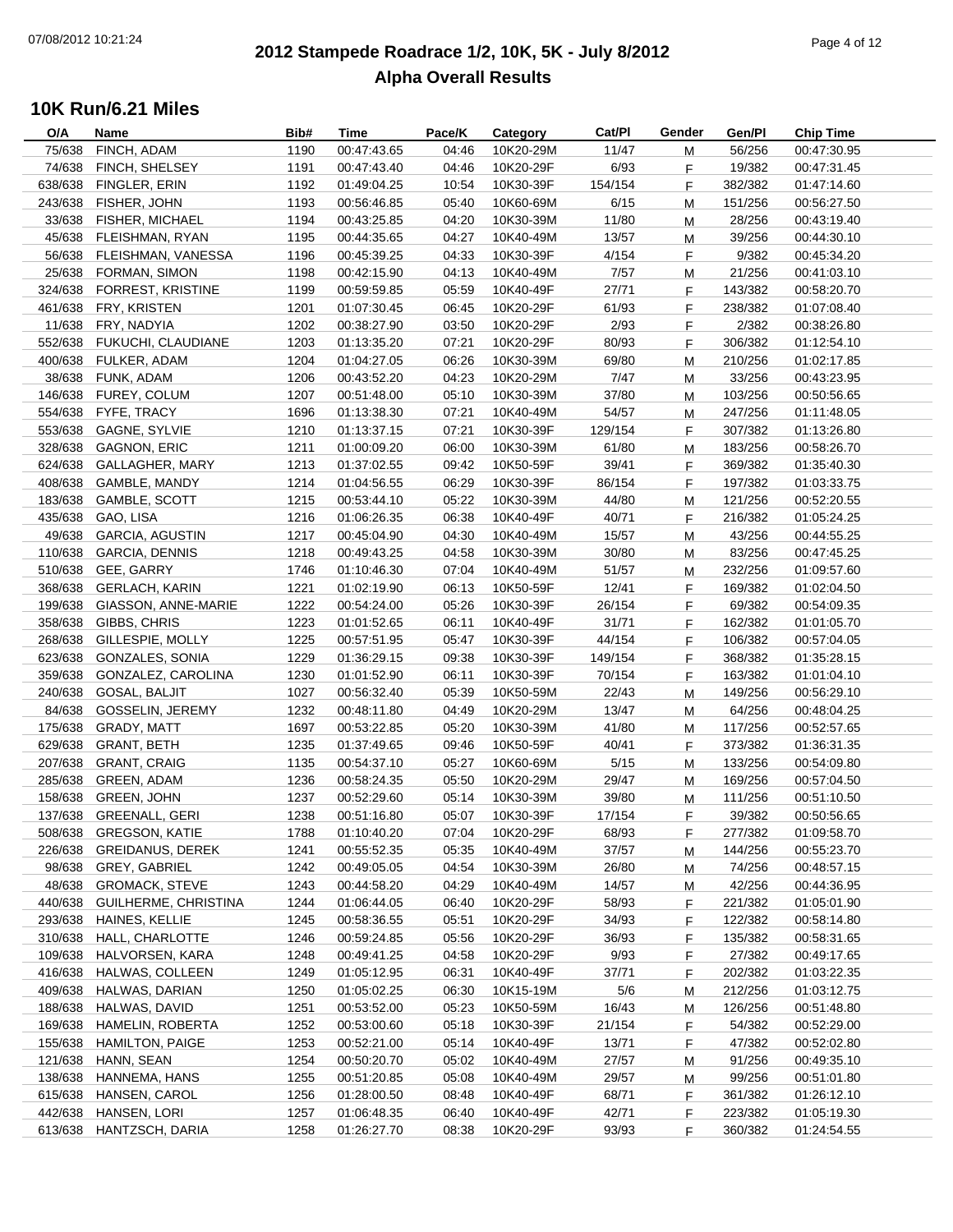### **2012 Stampede Roadrace 1/2, 10K, 5K - July 8/2012**  $\frac{1}{2}$  Page 5 of 12 **Alpha Overall Results**

| O/A     | Name                       | Bib# | Time        | Pace/K | Category  | Cat/PI  | Gender | Gen/Pl  | <b>Chip Time</b> |
|---------|----------------------------|------|-------------|--------|-----------|---------|--------|---------|------------------|
| 213/638 | HARDER, MIKE               | 1259 | 00:54:41.90 | 05:28  | 10K30-39M | 48/80   | М      | 136/256 | 00:53:39.85      |
| 170/638 | HARTMAN, JO-ANN            | 1260 | 00:53:00.60 | 05:18  | 10K30-39F | 22/154  | F      | 55/382  | 00:52:29.05      |
| 412/638 | <b>HAWKINS, TYLER</b>      | 1785 | 01:05:09.25 | 06:30  | 10K50-59M | 35/43   | M      | 213/256 | 01:04:03.50      |
| 171/638 | HAYES, DARA                | 1261 | 00:53:04.65 | 05:18  | 10K15-19F | 2/6     | F      | 56/382  | 00:52:11.60      |
| 296/638 | <b>HAYES, PATSY</b>        | 1262 | 00:58:44.05 | 05:52  | 10K50-59F | 8/41    | F.     | 124/382 | 00:57:50.30      |
| 46/638  | HEBERT, JEREMY             | 1264 | 00:44:46.40 | 04:28  | 10K30-39M | 14/80   | M      | 40/256  | 00:44:03.55      |
| 605/638 | HEBERT, LYNDSAY            | 1743 | 01:22:41.85 | 08:16  | 10K30-39F | 146/154 | F      | 354/382 | 01:20:46.35      |
| 300/638 | <b>HEDGES, HAYLEY</b>      | 1265 | 00:58:55.25 | 05:53  | 10K30-39F | 55/154  | F      | 127/382 | 00:57:16.55      |
| 275/638 | HEDGES, JO-ANN             | 1266 | 00:58:08.45 | 05:48  | 10K40-49F | 23/71   | F      | 110/382 | 00:56:30.05      |
| 572/638 | HELMUTH, HAZEL             | 1267 | 01:15:48.85 | 07:34  | 10K20-29F | 85/93   | F      | 323/382 | 01:14:48.15      |
| 478/638 | HELSEN, GWEN               | 1268 | 01:08:48.20 | 06:52  | 10K30-39F | 111/154 | F      | 253/382 | 01:07:13.30      |
| 602/638 | HENDERSON, EDITH           | 1269 | 01:22:03.25 | 08:12  | 10K50-59F | 35/41   | F      | 351/382 | 01:20:52.35      |
| 532/638 | HENHEFFER, BRANDI          | 1270 | 01:12:07.30 | 07:12  | 10K30-39F | 128/154 | F      | 292/382 | 01:12:00.05      |
| 66/638  | HENRY, SHANNON             | 1272 | 00:46:36.25 | 04:39  | 10K40-49F | 3/71    | F.     | 13/382  | 00:46:23.95      |
| 392/638 | HERMAN, STEPHANIE          | 1273 | 01:03:56.50 | 06:23  | 10K20-29F | 49/93   | F      | 185/382 | 01:02:02.45      |
| 634/638 | HERRMANN, CHRISTY          | 1274 | 01:40:45.65 | 10:04  | 10K30-39F | 152/154 | F      | 378/382 | 01:38:41.45      |
| 59/638  | HEWITT, KEVIN              | 1729 | 00:46:01.85 | 04:36  | 10K60-69M | 1/15    | М      | 49/256  | 00:45:44.85      |
| 515/638 | <b>HICKS, MEGHANNE</b>     | 1276 | 01:10:52.50 | 07:05  | 10K20-29F | 69/93   | F      | 280/382 | 01:09:43.05      |
| 315/638 | HILDEBRANDT, KURTIS        | 1277 | 00:59:29.75 | 05:56  | 10K30-39M | 59/80   | M      | 177/256 | 00:58:33.85      |
| 105/638 | HILL, KEN                  | 1278 | 00:49:29.35 | 04:56  | 10K60-69M | 2/15    | M      | 79/256  | 00:49:21.75      |
| 10/638  | HINTHER, ASHLEY            | 1279 | 00:38:00.80 | 03:48  | 10K20-29F | 1/93    | F      | 1/382   | 00:38:00.15      |
| 592/638 | <b>HISTON, KARIN</b>       | 1280 | 01:18:42.20 | 07:52  | 10K30-39F | 140/154 | F      | 341/382 | 01:17:13.40      |
| 6/638   | HOFBAUER, TREVOR           | 1281 | 00:35:20.60 | 03:32  | 10K20-29M | 2/47    |        | 6/256   | 00:35:18.10      |
| 355/638 | HOLST, TRICIA              | 1282 | 01:01:52.00 | 06:11  | 10K30-39F | 67/154  | M      | 159/382 | 01:00:42.95      |
|         |                            |      |             |        |           |         | F      |         |                  |
| 231/638 | HOLT, JASON                | 1283 | 00:56:01.75 | 05:36  | 10K40-49M | 38/57   | М      | 146/256 | 00:55:21.05      |
| 134/638 | HONG, JULIE                | 1284 | 00:51:06.40 | 05:06  | 10K30-39F | 15/154  | F      | 37/382  | 00:50:44.95      |
| 301/638 | HOPE, JOANNE               | 1285 | 00:58:55.55 | 05:53  | 10K30-39F | 56/154  | F      | 128/382 | 00:58:12.90      |
| 305/638 | <b>HOPKINS, ERIC</b>       | 1286 | 00:59:08.40 | 05:54  | 10K50-59M | 27/43   | M      | 175/256 | 00:58:27.40      |
| 444/638 | <b>HOPPINS, BLAINE</b>     | 1287 | 01:06:49.05 | 06:40  | 10K20-29M | 41/47   | M      | 220/256 | 01:05:10.40      |
| 58/638  | HOTCHKISS, JEFFREY         | 1288 | 00:45:56.80 | 04:35  | 10K50-59M | 5/43    | M      | 48/256  | 00:45:55.25      |
| 545/638 | HOWES, TONY                | 1290 | 01:13:17.90 | 07:19  | 10K30-39M | 79/80   | М      | 245/256 | 01:11:47.65      |
| 606/638 | HRYCOY, CRAIG              | 1764 | 01:22:52.55 | 08:17  | 10K40-49M | 56/57   | М      | 252/256 | 01:21:05.60      |
| 607/638 | <b>HRYCOY, KRISTEN</b>     | 1765 | 01:22:52.70 | 08:17  | 10K40-49F | 67/71   | F      | 355/382 | 01:21:05.30      |
| 596/638 | <b>HUGHES, SARAH</b>       | 1291 | 01:19:47.70 | 07:58  | 10K30-39F | 142/154 | F      | 345/382 | 01:18:06.85      |
| 535/638 | <b>HUGHSON, PATRICK</b>    | 1292 | 01:12:37.20 | 07:15  | 10K20-29M | 46/47   | M      | 241/256 | 01:10:59.00      |
| 349/638 | HUNT, SHANA                | 1717 | 01:01:20.00 | 06:08  | 10K40-49F | 29/71   | F      | 155/382 | 01:00:42.35      |
| 252/638 | HUTCHISON, KENDRA          | 1294 | 00:57:06.30 | 05:42  | 10K30-39F | 39/154  | F.     | 95/382  | 00:56:53.30      |
| 43/638  | <b>HYNES, HEATHER</b>      | 1295 | 00:44:08.25 | 04:24  | 10K30-39F | 1/154   | F      | 6/382   | 00:44:04.45      |
|         | 313/638 INCZE, ELYSSE      | 1296 | 00:59:26.35 | 05:56  | 10K20-29F | 38/93   | F      | 137/382 | 00:58:58.30      |
| 219/638 | <b>INFUSINO, SANTO</b>     | 1297 | 00:55:13.50 | 05:31  | 10K50-59M | 20/43   | M      | 140/256 | 00:54:21.15      |
| 19/638  | <b>INHABER, JOSH</b>       | 1298 | 00:41:06.95 | 04:06  | 10K20-29M | 4/47    | M      | 16/256  | 00:41:04.95      |
| 570/638 | <b>IRONSIDE, CHARMAINE</b> | 1299 | 01:15:32.05 | 07:33  | 10K20-29F | 83/93   | F      | 321/382 | 01:13:54.20      |
| 60/638  | IZARD, DIANA               | 1300 | 00:46:03.00 | 04:36  | 10K20-29F | 4/93    | F      | 11/382  | 00:46:00.45      |
| 93/638  | <b>JACKSON, ALISON</b>     | 1301 | 00:48:42.90 | 04:52  | 10K30-39F | 11/154  | F      | 23/382  | 00:48:31.05      |
| 433/638 | JANSSEN, THORBEN           | 1302 | 01:06:21.20 | 06:38  | 10K30-39M | 70/80   | M      | 219/256 | 01:06:03.30      |
| 108/638 | JENKINS, KENT              | 1304 | 00:49:39.25 | 04:57  | 10K30-39M | 29/80   | M      | 82/256  | 00:48:49.45      |
| 1/638   | JENSEN, SCOTT              | 1305 | 00:34:26.10 | 03:26  | 10K30-39M | 1/80    | M      | 1/256   | 00:34:25.80      |
| 254/638 | JO, CHRISTY                | 1307 | 00:57:09.00 | 05:42  | 10K30-39F | 40/154  | F.     | 96/382  | 00:56:19.20      |
| 458/638 | JOHN, MARTINA              | 1308 | 01:07:21.00 | 06:44  | 10K30-39F | 103/154 | F      | 236/382 | 01:06:28.35      |
| 91/638  | JOHNSON, DEAN              | 1153 | 00:48:33.90 | 04:51  | 10K40-49M | 20/57   | M      | 69/256  | 00:48:17.40      |
| 103/638 | JOHNSON, GREG              | 1239 | 00:49:25.90 | 04:56  | 10K40-49M | 22/57   | M      | 77/256  | 00:49:10.50      |
| 114/638 | JOHNSON, ROB               | 1536 | 00:50:06.15 | 05:00  | 10K30-39M | 31/80   | M      | 86/256  | 00:49:49.30      |
| 128/638 | JOHNSON, SHAUNA            | 1309 | 00:50:50.30 | 05:05  | 10K40-49F | 7/71    | F      | 34/382  | 00:50:34.35      |
| 402/638 | JUDD, JODIE                | 1310 | 01:04:43.25 | 06:28  | 10K30-39F | 83/154  | F      | 192/382 | 01:04:17.15      |
| 604/638 | KAMGAING, CHRISTELLE       | 1311 | 01:22:27.35 | 08:14  | 10K20-29F | 90/93   | F      | 353/382 | 01:12:40.35      |
| 362/638 | KARVINEN, TRISHA           | 1312 | 01:01:58.55 | 06:11  | 10K30-39F | 71/154  | F      | 166/382 | 01:00:53.50      |
| 126/638 | KATCHMAR, DOREEN           | 1698 | 00:50:35.75 | 05:03  | 10K40-49F | 6/71    | F.     | 33/382  | 00:50:25.80      |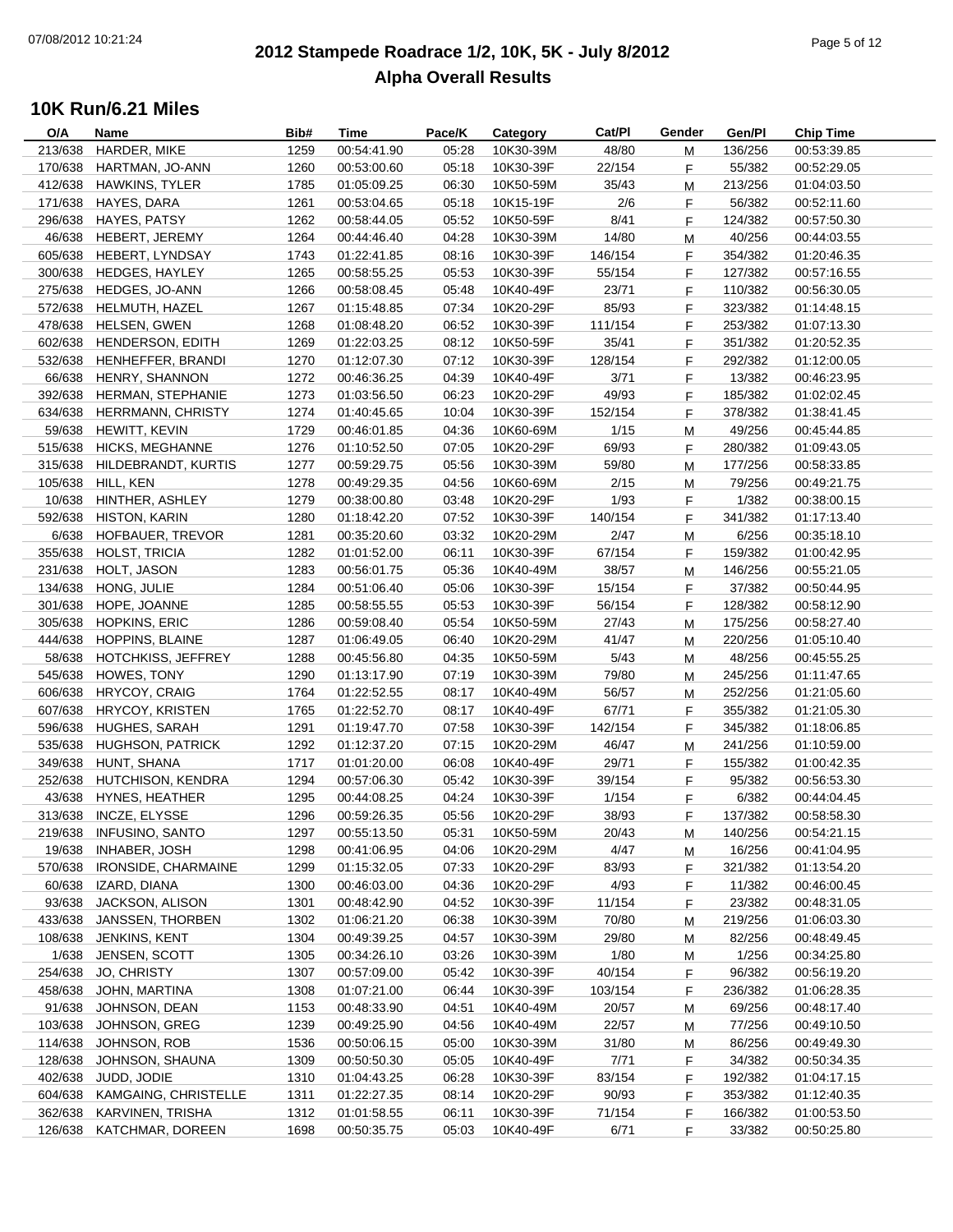### **2012 Stampede Roadrace 1/2, 10K, 5K - July 8/2012**  $P_1$  and  $P_2$  of  $P_3$  of  $P_4$  of  $P_5$  of  $P_6$  of  $P_7$  of  $P_8$  of  $P_7$  of  $P_8$  of  $P_9$  of  $P_9$  of  $P_9$  of  $P_9$  of  $P_9$  of  $P_9$  of  $P_9$  of  $P_9$  of  $P_9$  of  $P_9$  of  $P_9$  of  $P_9$  of  $P_9$  of  $P_9$  of  $P_9$ **Alpha Overall Results**

| O/A     | Name                      | Bib# | Time        | Pace/K | Category  | Cat/Pl  | Gender | Gen/Pl  | <b>Chip Time</b> |
|---------|---------------------------|------|-------------|--------|-----------|---------|--------|---------|------------------|
| 180/638 | KAWAKAMI, JUN             | 1314 | 00:53:27.85 | 05:20  | 10K30-39M | 43/80   | М      | 120/256 | 00:53:07.15      |
| 524/638 | KEARNEY, HAYLEY           | 1315 | 01:11:49.05 | 07:10  | 10K20-29F | 70/93   | F      | 285/382 | 01:10:24.75      |
| 179/638 | KEATLEY, CATHERINE        | 1316 | 00:53:27.55 | 05:20  | 10K30-39F | 25/154  | F      | 60/382  | 00:53:02.55      |
| 341/638 | <b>KEELING, JAMES</b>     | 1317 | 01:00:56.10 | 06:05  | 10K50-59M | 29/43   | M      | 191/256 | 00:59:33.40      |
| 23/638  | KEELING, JOEL             | 1318 | 00:41:38.75 | 04:09  | 10K15-19M | 1/6     | M      | 19/256  | 00:40:18.10      |
| 350/638 | KEIRSTEAD, ANDREW         | 1319 | 01:01:22.70 | 06:08  | 10K20-29M | 35/47   | М      | 195/256 | 01:00:13.70      |
| 565/638 | KEITH, DOREEN             | 1320 | 01:14:39.05 | 07:27  | 10K60-69F | 3/10    | F      | 317/382 | 01:13:09.20      |
| 177/638 | KELL, GREG                | 1321 | 00:53:24.85 | 05:20  | 10K50-59M | 15/43   | М      | 119/256 | 00:53:10.25      |
| 370/638 | KEMP, ANITA               | 1323 | 01:02:24.70 | 06:14  | 10K40-49F | 33/71   | F      | 171/382 | 01:01:45.20      |
| 491/638 | <b>KERWIN, KEN</b>        | 1326 | 01:09:41.55 | 06:58  | 10K50-59M | 41/43   | M      | 229/256 | 01:08:07.60      |
| 264/638 | KINSEY, KRISTEN           | 1327 | 00:57:44.60 | 05:46  | 10K30-39F | 43/154  | F      | 104/382 | 00:56:31.00      |
| 486/638 | <b>KLASSEN, CHRISTINE</b> | 1329 | 01:09:20.95 | 06:56  | 10K30-39F | 116/154 | F      | 259/382 | 01:08:19.65      |
| 47/638  | <b>KLASSEN, SHANE</b>     | 1330 | 00:44:49.00 | 04:28  | 10K30-39M | 15/80   | M      | 41/256  | 00:44:18.30      |
| 452/638 | KLUGE, CONRAD             | 1787 | 01:07:14.70 | 06:43  | 10K30-39M | 71/80   |        |         |                  |
|         |                           |      |             |        |           |         | М      | 222/256 | 01:06:13.10      |
| 451/638 | KLUGE, SARA               | 1786 | 01:07:13.95 | 06:43  | 10K30-39F | 99/154  | F      | 230/382 | 01:06:12.95      |
| 538/638 | KOIZUMI, JAMES            | 1333 | 01:12:53.85 | 07:17  | 10K30-39M | 78/80   | М      | 242/256 | 01:11:53.95      |
| 222/638 | KOKOTT, RYAN              | 1334 | 00:55:30.55 | 05:33  | 10K40-49M | 35/57   | М      | 141/256 | 00:54:06.85      |
| 278/638 | KORT, BRIAN               | 1336 | 00:58:13.30 | 05:49  | 10K60-69M | 8/15    | М      | 166/256 | 00:57:17.70      |
| 599/638 | KORT, HEATHER             | 1337 | 01:20:39.50 | 08:03  | 10K60-69F | 4/10    | F      | 348/382 | 01:19:43.85      |
| 438/638 | KOSIK, WILMA              | 1338 | 01:06:38.60 | 06:39  | 10K50-59F | 18/41   | F      | 219/382 | 01:05:08.65      |
| 52/638  | <b>KREMER, KEVIN</b>      | 1339 | 00:45:33.55 | 04:33  | 10K20-29M | 9/47    | M      | 45/256  | 00:45:03.60      |
| 525/638 | <b>KRENZ, DARLENE</b>     | 1340 | 01:11:49.05 | 07:10  | 10K50-59F | 24/41   | F      | 286/382 | 01:10:35.55      |
| 174/638 | <b>KRENZ, KAITLIN</b>     | 1341 | 00:53:20.65 | 05:20  | 10K20-29F | 15/93   | F.     | 58/382  | 00:52:06.15      |
| 360/638 | KRISTENSEN, STEPHANIE     | 1343 | 01:01:54.45 | 06:11  | 10K20-29F | 44/93   | F      | 164/382 | 01:01:41.10      |
| 172/638 | <b>KRZYWICKI, JACEK</b>   | 1344 | 00:53:04.65 | 05:18  | 10K30-39M | 40/80   | М      | 116/256 | 00:52:39.25      |
| 217/638 | <b>KRZYWICKI, SHANNON</b> | 1345 | 00:55:01.55 | 05:30  | 10K30-39F | 30/154  | F      | 79/382  | 00:54:35.95      |
| 477/638 | KUBASEK, GLENDA           | 1346 | 01:08:45.25 | 06:52  | 10K40-49F | 49/71   | F      | 252/382 | 01:07:13.05      |
| 236/638 | KUEHNER, MELISSA          | 1347 | 00:56:21.20 | 05:38  | 10K40-49F | 20/71   | F      | 88/382  | 00:55:15.05      |
| 280/638 | KUIJPER, KIM              | 1349 | 00:58:15.25 | 05:49  | 10K20-29F | 31/93   | F.     | 114/382 | 00:57:34.85      |
| 364/638 | KUIJPER, PETER            | 1505 | 01:02:07.30 | 06:12  | 10K50-59M | 33/43   | М      | 198/256 | 01:01:26.90      |
| 485/638 | KWOK, OLIVE               | 1352 | 01:09:20.95 | 06:56  | 10K30-39F | 115/154 | F      | 258/382 | 01:07:48.65      |
| 116/638 | LANG, ROBERT              | 1354 | 00:50:10.05 | 05:01  | 10K50-59M | 11/43   | м      | 87/256  | 00:50:00.55      |
| 566/638 | LANGFORD, CONNIE          | 1355 | 01:14:58.85 | 07:29  | 10K20-29F | 81/93   | F      | 318/382 | 01:14:22.85      |
| 446/638 | LAPRISE, CATHY            | 1357 | 01:06:57.85 | 06:41  | 10K50-59F | 19/41   | F      | 226/382 | 01:06:07.45      |
| 434/638 | LAVECK, STEPHANIE         | 1359 | 01:06:25.75 | 06:38  | 10K30-39F | 94/154  | F      | 215/382 | 01:04:56.60      |
| 516/638 | LAVENDER, MICHAEL         | 1715 | 01:10:53.30 | 07:05  | 10K20-29M | 44/47   | M      | 236/256 | 01:09:42.80      |
| 449/638 | LEE, CHARISSA             | 1361 | 01:07:13.35 | 06:43  | 10K30-39F | 97/154  | F      | 228/382 | 01:05:35.30      |
|         | 79/638 LEE, DON           | 1362 | 00:47:59.20 | 04:47  | 10K50-59M | 9/43    | M      | 60/256  | 00:47:45.80      |
|         | 523/638 LEE, ERIN         | 1363 | 01:11:42.30 | 07:10  | 10K30-39F | 127/154 | F      | 284/382 | 01:10:59.10      |
|         | 36/638 LEE, MORLEY        | 1762 | 00:43:39.20 | 04:21  | 10K40-49M | 9/57    | M      | 31/256  | 00:43:31.10      |
| 506/638 | LEIVA, ERINA              | 1364 | 01:10:33.45 | 07:03  | 10K30-39F | 124/154 | F.     | 275/382 | 01:08:56.65      |
| 414/638 | LEIVA, MAURICIO           | 1365 | 01:05:10.50 | 06:31  | 10K40-49M | 50/57   | M      | 214/256 | 01:03:33.00      |
| 319/638 | LEONG, PEARL              | 1366 | 00:59:34.50 | 05:57  | 10K30-39F | 60/154  | F      | 140/382 | 00:59:01.55      |
| 312/638 |                           |      |             |        | 10K20-29F | 37/93   |        | 136/382 |                  |
|         | LESWICK, LEAH             | 1367 | 00:59:25.60 | 05:56  |           |         | F      |         | 00:57:41.25      |
| 31/638  | LEWIS, GWYN               | 1368 | 00:43:21.30 | 04:20  | 10K20-29M | 6/47    | M      | 26/256  | 00:43:11.40      |
| 468/638 | LINDERMAN, SHEENA         | 1369 | 01:07:56.05 | 06:47  | 10K30-39F | 107/154 | F      | 244/382 | 01:07:33.70      |
| 71/638  | LINDSAY, CHERYL           | 1370 | 00:47:23.55 | 04:44  | 10K40-49F | 5/71    | F      | 17/382  | 00:47:18.70      |
| 113/638 | LINDSAY, WARREN           | 1371 | 00:50:04.50 | 05:00  | 10K40-49M | 25/57   | M      | 85/256  | 00:49:59.00      |
| 270/638 | LISCHKA, SHAUNA           | 1372 | 00:57:55.85 | 05:47  | 10K30-39F | 45/154  | F.     | 107/382 | 00:56:42.35      |
| 589/638 | LOBB, KIRSTEN             | 1374 | 01:18:26.45 | 07:50  | 10K30-39F | 139/154 | F      | 338/382 | 01:17:09.35      |
| 590/638 | LOBB, TAYLOR              | 1375 | 01:18:26.70 | 07:50  | 10K14&UF  | 7/7     | F      | 339/382 | 01:17:09.80      |
| 192/638 | LOCKHART, COURTNEY        | 1376 | 00:54:07.25 | 05:24  | 10K20-29F | 16/93   | F      | 64/382  | 00:53:10.35      |
| 625/638 | LODDENGAARD, JUDITH       | 1377 | 01:37:07.15 | 09:42  | 10K60-69F | 8/10    | F      | 370/382 | 01:35:47.05      |
| 152/638 | LONGWORTH, ANDREA         | 1379 | 00:52:12.90 | 05:13  | 10K20-29F | 13/93   | F      | 46/382  | 00:52:02.95      |
| 618/638 | LOUDON, EUNICE            | 1380 | 01:32:14.70 | 09:13  | 10K50-59F | 37/41   | F      | 364/382 | 01:30:26.75      |
| 555/638 | LOUIE, WILLIAM            | 1381 | 01:13:51.30 | 07:23  | 10K70+M   | 3/3     | M      | 248/256 | 01:11:07.35      |
| 15/638  | LUKINUK, BRENDT           | 1383 | 00:39:45.95 | 03:58  | 10K30-39M | 8/80    | M      | 13/256  | 00:39:42.75      |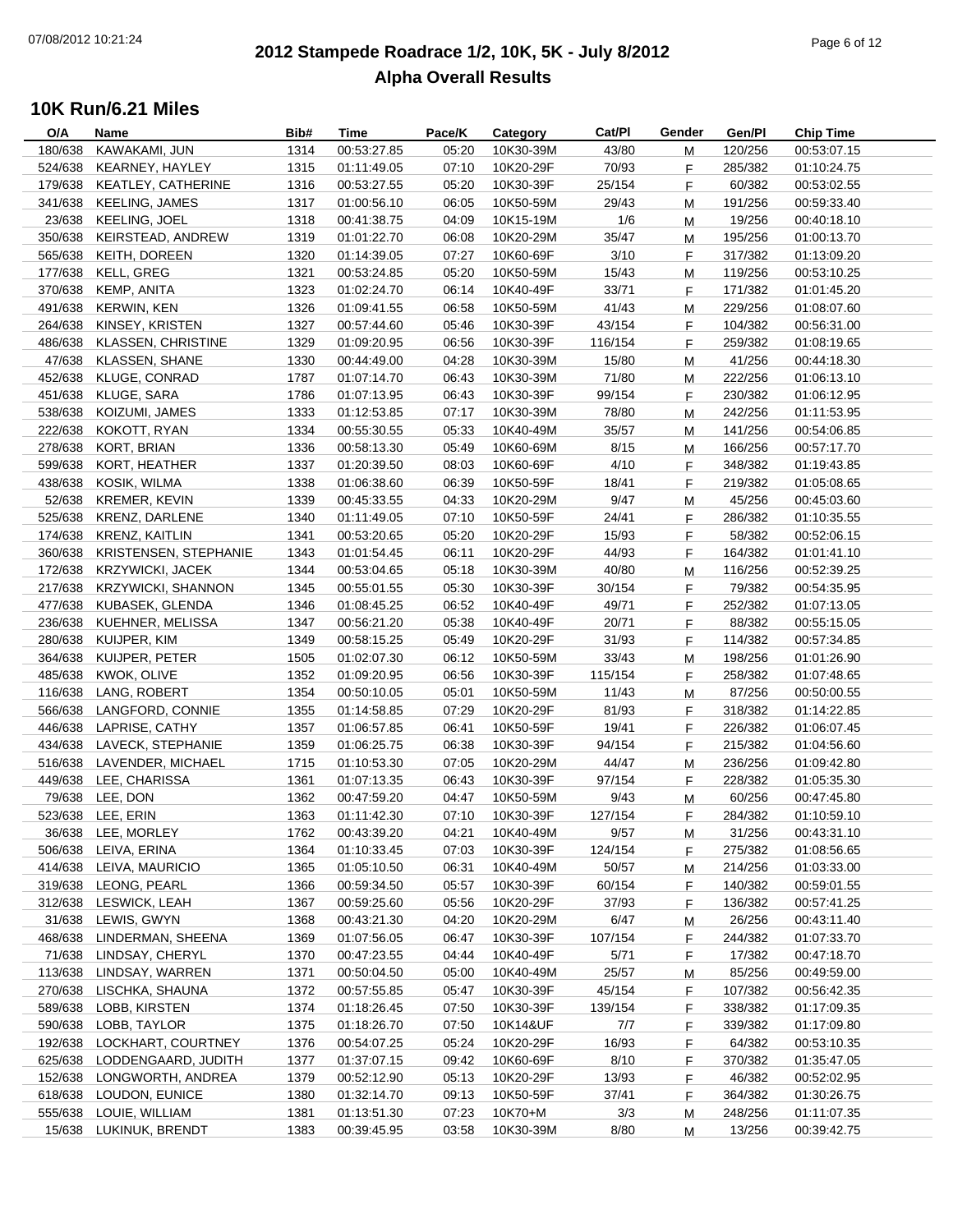### **2012 Stampede Roadrace 1/2, 10K, 5K - July 8/2012**  $P_1$  of  $P_2$  of  $P_3$  of  $P_4$  of  $P_5$  of  $P_5$  of  $P_6$  of  $P_7$  of  $P_8$  of  $P_7$  of  $P_8$  of  $P_9$  of  $P_9$  of  $P_9$  of  $P_9$  of  $P_9$  of  $P_9$  of  $P_9$  of  $P_9$  of  $P_9$  of  $P_9$  of  $P_9$  of  $P_9$  of  $P_9$  of  $P_9$ **Alpha Overall Results**

| O/A     | Name                   | Bib# | Time        | Pace/K | Category               | Cat/PI  | Gender    | Gen/Pl  | <b>Chip Time</b> |
|---------|------------------------|------|-------------|--------|------------------------|---------|-----------|---------|------------------|
| 230/638 | LUKINUK, ELIZABETH     | 1384 | 00:56:00.70 | 05:36  | 10K30-39F              | 35/154  | F.        | 85/382  | 00:55:35.65      |
| 387/638 | LYNCH, TARAH           | 1385 | 01:03:35.70 | 06:21  | 10K30-39F              | 78/154  | F         | 181/382 | 01:02:25.90      |
| 509/638 | LYNN, KARIN            | 1722 | 01:10:40.50 | 07:04  | 10K50-59F              | 22/41   | F         | 278/382 | 01:09:57.65      |
| 476/638 | MACBEATH, DONALDA      | 1386 | 01:08:36.25 | 06:51  | 10K50-59F              | 20/41   | F.        | 251/382 | 01:08:05.45      |
| 132/638 | MACEACHERN, CARLA      | 1387 | 00:51:00.65 | 05:06  | 10K40-49F              | 9/71    | F.        | 36/382  | 00:50:45.65      |
| 13/638  | MACEACHERN, PAUL       | 1745 | 00:39:31.55 | 03:57  | 10K30-39M              | 6/80    | м         | 11/256  | 00:39:24.75      |
| 241/638 | MACKIE, PAT            | 1389 | 00:56:35.35 | 05:39  | 10K30-39M              | 51/80   | M         | 150/256 | 00:55:07.35      |
| 465/638 | MACLENNAN, KAREN       | 1390 | 01:07:41.35 | 06:46  | 10K40-49F              | 46/71   | F.        | 241/382 | 01:06:25.40      |
| 214/638 | MACLEOD, ROB           | 1781 | 00:54:44.05 | 05:28  | 10K30-39M              | 49/80   | M         | 137/256 | 00:53:00.75      |
| 323/638 | MACPHERSON, ANDREW     | 1391 | 00:59:56.80 | 05:59  | 10K30-39M              | 60/80   | M         | 181/256 | 00:59:09.40      |
| 464/638 | MAKICHUK, LINDSAY      | 1392 | 01:07:34.30 | 06:45  | 10K20-29F              | 62/93   | F         | 240/382 | 01:06:34.30      |
| 396/638 | MALHOTRA, VERONICA     | 1394 | 01:04:21.00 | 06:26  | 10K30-39F              | 81/154  | F.        | 189/382 | 01:02:55.30      |
| 534/638 | MAMMONE, KAREN         | 1395 | 01:12:28.65 | 07:14  | 10K50-59F              | 25/41   | F.        | 294/382 | 01:10:58.25      |
| 517/638 | MAMMONE, TONY          | 1396 | 01:11:03.55 | 07:06  | 10K50-59M              | 42/43   |           | 237/256 | 01:09:37.55      |
|         |                        |      |             |        |                        |         | м         |         |                  |
| 626/638 | MANWARREN, LINDA       | 1397 | 01:37:11.30 | 09:43  | 10K60-69F              | 9/10    | F.        | 371/382 | 01:35:51.25      |
| 85/638  | MARCHUK, ANDREA        | 1398 | 00:48:14.45 | 04:49  | 10K30-39F              | 9/154   | F         | 21/382  | 00:47:51.60      |
| 361/638 | MATIAKIS, BARBARA      | 1748 | 01:01:56.30 | 06:11  | 10K40-49F              | 32/71   | F.        | 165/382 | 01:00:59.60      |
| 308/638 | MATOVICH, ANDREA       | 1401 | 00:59:23.35 | 05:56  | 10K30-39F              | 58/154  | F         | 133/382 | 00:58:36.20      |
| 65/638  | MAWHINNEY, TOM         | 1403 | 00:46:23.60 | 04:38  | 10K40-49M              | 16/57   | M         | 53/256  | 00:46:20.00      |
| 376/638 | MAY, SUSAN             | 1404 | 01:02:42.95 | 06:16  | 10K50-59F              | 14/41   | F.        | 175/382 | 01:02:28.65      |
| 540/638 | MAYES, MARY            | 1405 | 01:12:59.80 | 07:17  | 10K50-59F              | 26/41   | F.        | 297/382 | 01:12:19.70      |
| 253/638 | MCCLELLAN, SHAYNE      | 1407 | 00:57:07.55 | 05:42  | 10K30-39M              | 55/80   | М         | 158/256 | 00:55:26.70      |
| 591/638 | MCCULLOCH, ASHLEY      | 1408 | 01:18:28.80 | 07:50  | 10K20-29F              | 88/93   | F         | 340/382 | 01:17:23.20      |
| 386/638 | MCDONALD, SEAN         | 1409 | 01:03:34.30 | 06:21  | 10K20-29M              | 38/47   | M         | 206/256 | 01:02:42.80      |
| 39/638  | MCDONELL, BERNARD      | 1410 | 00:43:55.95 | 04:23  | 10K20-29M              | 8/47    | M         | 34/256  | 00:43:30.95      |
| 149/638 | MCFEELY, CATHY         | 1411 | 00:51:58.05 | 05:11  | 10K40-49F              | 12/71   | F.        | 45/382  | 00:51:43.10      |
| 147/638 | MCFEELY, DAWSON        | 1412 | 00:51:48.05 | 05:10  | 10K14&UM               | 3/5     | ${\sf M}$ | 104/256 | 00:51:34.15      |
| 161/638 | MCFEELY, IAN           | 1413 | 00:52:32.05 | 05:15  | 10K50-59M              | 14/43   | М         | 113/256 | 00:52:17.45      |
| 223/638 | MCFEELY, PAT           | 1751 | 00:55:33.90 | 05:33  | 10K40-49M              | 36/57   | M         | 142/256 | 00:55:17.70      |
| 216/638 | MCGEARY, CARSON        | 1414 | 00:55:01.25 | 05:30  | 10K15-19M              | 3/6     | м         | 138/256 | 00:54:08.05      |
| 421/638 | MCGEARY, HUGH          | 1415 | 01:05:42.00 | 06:34  | 10K60-69M              | 13/15   | м         | 216/256 | 01:03:39.10      |
| 97/638  | MCGHEE, SCOTT          | 1416 | 00:49:04.65 | 04:54  | 10K30-39M              | 25/80   | M         | 73/256  | 00:48:34.70      |
| 632/638 | MCINNIS, ANN MARIE     | 1726 | 01:39:59.60 | 09:59  | 10K40-49F              | 69/71   | F.        | 376/382 | 01:37:58.80      |
| 582/638 | MCINNIS, JAMIE         | 1731 | 01:16:42.15 | 07:40  | 10K40-49F              | 63/71   | F.        | 332/382 | 01:15:38.75      |
| 581/638 | <b>MCINNIS, MORIA</b>  | 1733 | 01:16:41.75 | 07:40  | 10K14&UF               | 5/7     | F         | 331/382 | 01:15:38.70      |
| 580/638 | MCINNIS, TEYA          | 1732 | 01:16:41.55 | 07:40  | 10K15-19F              | 6/6     | F.        | 330/382 | 01:15:38.75      |
| 40/638  | MCKAY, JON             | 1417 | 00:43:59.50 | 04:23  | 10K30-39M              | 13/80   | M         | 35/256  | 00:43:53.70      |
| 462/638 | MCKAY, SCOTT           | 1418 | 01:07:32.65 | 06:45  | 10K30-39M              | 72/80   | M         | 224/256 | 01:06:46.35      |
| 259/638 | MCKINNEY, KELLY        | 1419 | 00:57:19.65 | 05:43  | 10K50-59F              | 6/41    | F         | 100/382 | 00:57:17.15      |
| 143/638 | MCLEAN, DOUGLAS        | 1421 | 00:51:31.75 | 05:09  | 10K60-69M              | 4/15    | M         | 101/256 | 00:51:03.15      |
| 61/638  | MCLEAN, MATTHEW        | 1422 | 00:46:09.70 | 04:36  | 10K20-29M              | 10/47   | M         | 50/256  | 00:45:41.85      |
| 64/638  | MCMECHAN, KRISTIE      | 1423 | 00:46:19.20 | 04:37  | 10K30-39F              | 5/154   | F.        | 12/382  | 00:45:59.85      |
| 120/638 | MCMINN, LARRY          | 1424 | 00:50:20.40 | 05:02  | 10K50-59M              | 12/43   |           | 90/256  | 00:50:06.90      |
| 206/638 | MCNAUL, MAUREEN        | 1425 | 00:54:36.95 | 05:27  |                        |         | M         | 74/382  | 00:54:12.70      |
|         | MCRAE, GLEN            |      |             |        | 10K40-49F<br>10K60-69M | 18/71   | F         |         |                  |
| 318/638 |                        | 1426 | 00:59:30.35 | 05:57  |                        | 9/15    | M         | 179/256 | 00:58:45.90      |
| 463/638 | MCRAE, LESLIE          | 1429 | 01:07:32.80 | 06:45  | 10K30-39F              | 105/154 | F         | 239/382 | 01:06:47.80      |
| 336/638 | <b>MEAGHER, TREVOR</b> | 1430 | 01:00:31.50 | 06:03  | 10K40-49M              | 48/57   | M         | 188/256 | 01:00:24.55      |
| 579/638 | MENARD, DENIS          | 1432 | 01:16:28.10 | 07:38  | 10K30-39M              | 80/80   | M         | 250/256 | 01:14:32.20      |
| 475/638 | MERRYWEATHER, FRANK    | 1770 | 01:08:29.55 | 06:50  | 10K50-59M              | 38/43   | M         | 225/256 | 01:06:26.60      |
| 101/638 | METHOT, ALEX           | 1776 | 00:49:23.05 | 04:56  | 10K30-39M              | 27/80   | M         | 75/256  | 00:49:07.10      |
| 436/638 | MILLER, LEAH           | 1434 | 01:06:31.25 | 06:39  | 10K20-29F              | 57/93   | F         | 217/382 | 01:04:59.55      |
| 428/638 | MILLS, ROBYN           | 1435 | 01:06:04.70 | 06:36  | 10K30-39F              | 91/154  | F         | 210/382 | 01:05:56.40      |
| 576/638 | MILSON, CAROLINE       | 1436 | 01:16:25.55 | 07:38  | 10K50-59F              | 32/41   | F         | 327/382 | 01:16:13.05      |
| 148/638 | MILSON, JADE           | 1437 | 00:51:56.70 | 05:11  | 10K20-29F              | 12/93   | F         | 44/382  | 00:51:45.00      |
| 505/638 | MINCHIN, MICHAEL       | 1438 | 01:10:30.15 | 07:03  | 10K30-39M              | 74/80   | M         | 231/256 | 01:08:42.05      |
| 578/638 | MOLINA, ANN            | 1439 | 01:16:27.45 | 07:38  | 10K30-39F              | 137/154 | F.        | 329/382 | 01:15:05.85      |
| 496/638 | MOLITOR, RHONDA        | 1440 | 01:10:12.70 | 07:01  | 10K40-49F              | 52/71   | F         | 266/382 | 01:09:13.45      |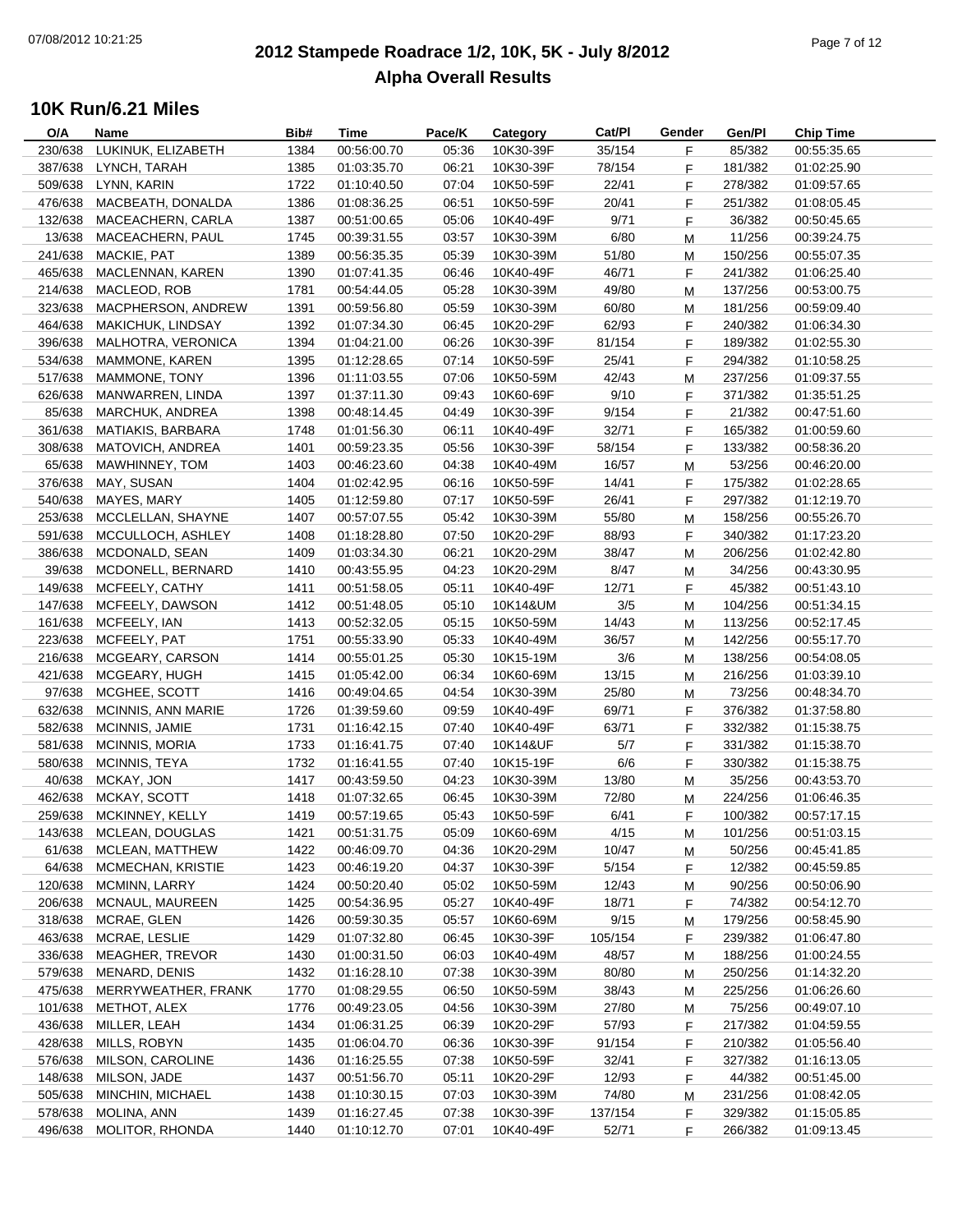### **2012 Stampede Roadrace 1/2, 10K, 5K - July 8/2012**  $P_1$  and  $P_2$  of  $P_3$  of  $P_4$  or  $P_5$  of  $P_6$  or  $P_7$  or  $P_8$  or  $P_9$  or  $P_9$  or  $P_9$  or  $P_9$  or  $P_9$  or  $P_9$  or  $P_9$  or  $P_9$  or  $P_9$  or  $P_9$  or  $P_9$  or  $P_9$  or  $P_9$  or  $P_9$  or  $P_9$  or  $P_9$  or  $P_9$ **Alpha Overall Results**

| O/A     | Name                        | Bib# | Time        | Pace/K | Category  | Cat/PI  | Gender | Gen/Pl  | <b>Chip Time</b> |
|---------|-----------------------------|------|-------------|--------|-----------|---------|--------|---------|------------------|
| 298/638 | MOLNAR, PATRICE             | 1441 | 00:58:50.05 | 05:53  | 10K20-29M | 30/47   | М      | 173/256 | 00:57:35.80      |
| 415/638 | MOODY, LIA                  | 1442 | 01:05:11.20 | 06:31  | 10K20-29F | 54/93   | F      | 201/382 | 01:03:28.45      |
| 548/638 | MOORE, TRACIE               | 1443 | 01:13:21.05 | 07:20  | 10K20-29F | 78/93   | F      | 303/382 | 01:12:15.55      |
| 272/638 | MORGAN, AL                  | 1444 | 00:57:58.15 | 05:47  | 10K60-69M | 7/15    | M      | 164/256 | 00:57:12.75      |
| 445/638 | MORGAN, DEANNE              | 1445 | 01:06:49.55 | 06:40  | 10K30-39F | 96/154  | F.     | 225/382 | 01:05:48.35      |
| 150/638 | MORGAN, TYLER               | 1446 | 00:52:07.20 | 05:12  | 10K20-29M | 17/47   | М      | 105/256 | 00:51:23.30      |
| 273/638 | MORISSET, LOUIS             | 1448 | 00:57:58.70 | 05:47  | 10K40-49M | 42/57   | М      | 165/256 | 00:57:41.40      |
| 348/638 | MORRISON, AMANDA            | 1449 | 01:01:15.45 | 06:07  | 10K20-29F | 43/93   | F      | 154/382 | 00:59:56.85      |
| 221/638 | MORRISON, SHERALEE          | 1450 | 00:55:28.25 | 05:32  | 10K30-39F | 32/154  | F      | 81/382  | 00:55:16.90      |
| 262/638 | MOTUZAS, JEFF               | 1451 | 00:57:38.10 | 05:45  | 10K20-29M | 27/47   | M      | 160/256 | 00:57:16.05      |
| 439/638 | <b>MOUNTFORD, NIKKI</b>     | 1452 | 01:06:39.45 | 06:39  | 10K40-49F | 41/71   | F      | 220/382 | 01:05:41.05      |
| 220/638 | MUIR, ANDREA                | 1453 | 00:55:23.75 | 05:32  | 10K30-39F | 31/154  | F      | 80/382  | 00:54:53.00      |
| 166/638 | MUNDT, MIRJA                | 1455 | 00:52:49.20 | 05:16  | 10K30-39F | 19/154  | F.     | 52/382  | 00:52:09.50      |
| 279/638 | MURPHY, AMANDA              | 1763 | 00:58:13.70 | 05:49  | 10K30-39F | 48/154  | F      | 113/382 | 00:57:18.60      |
| 547/638 | MURSCHELL, AMY              | 1458 | 01:13:18.75 | 07:19  | 10K20-29F | 77/93   | F      | 302/382 | 01:11:59.30      |
| 287/638 | MUZYKA, LAURIE              | 1459 | 00:58:27.35 | 05:50  | 10K30-39F | 51/154  | F      | 117/382 | 00:57:25.35      |
| 413/638 | MYRONYK, ANDREA             | 1460 | 01:05:10.25 | 06:31  | 10K30-39F | 88/154  | F.     | 200/382 | 01:03:18.95      |
| 609/638 | MYZIUK, APRIL               | 1461 | 01:23:45.25 | 08:22  | 10K20-29F | 91/93   | F      | 356/382 | 01:22:04.25      |
| 411/638 | NEILSON, JILLIAN            | 1463 | 01:05:05.80 | 06:30  | 10K20-29F | 53/93   | F      | 199/382 | 01:03:18.65      |
| 549/638 | NEIMAN, HEIDI               | 1464 | 01:13:22.30 | 07:20  | 10K40-49F | 60/71   | F      | 304/382 | 01:12:49.80      |
| 503/638 | NEWMAN, CANDACE             | 1466 | 01:10:27.45 | 07:02  | 10K30-39F | 122/154 | F.     | 273/382 | 01:09:39.45      |
| 307/638 | NEWTON-WOWRYK, CATHARINE467 |      | 00:59:16.00 | 05:55  | 10K40-49F | 24/71   | F.     | 132/382 | 00:58:41.15      |
| 295/638 | NIELSEN, ASHLEY             | 1470 | 00:58:39.35 | 05:51  | 10K20-29F | 35/93   | F      | 123/382 | 00:58:26.85      |
| 294/638 | NIELSEN, DOUG               | 1471 | 00:58:39.25 | 05:51  | 10K40-49M | 45/57   |        | 172/256 |                  |
| 492/638 | NIELSEN, JANET              | 1472 | 01:09:53.20 | 06:59  | 10K30-39F | 118/154 | M      | 263/382 | 00:58:26.55      |
|         |                             |      |             |        |           |         | F.     |         | 01:08:54.80      |
| 356/638 | NIELSEN, TESS               | 1699 | 01:01:52.05 | 06:11  | 10K30-39F | 68/154  | F      | 160/382 | 01:00:42.90      |
| 587/638 | NISHIKAWA, JACQUELINE       | 1474 | 01:18:12.25 | 07:49  | 10K40-49F | 64/71   | F      | 336/382 | 01:16:46.65      |
| 544/638 | NOLKE, CHERYL               | 1475 | 01:13:06.70 | 07:18  | 10K50-59F | 28/41   | F      | 300/382 | 01:12:43.50      |
| 185/638 | NORTON, NICK                | 1476 | 00:53:46.45 | 05:22  | 10K40-49M | 32/57   | M      | 123/256 | 00:53:19.85      |
| 197/638 | O'CONNELL, HAYLEY           | 1478 | 00:54:20.15 | 05:26  | 10K20-29F | 18/93   | F.     | 67/382  | 00:54:07.05      |
| 375/638 | O'NEILL, DAN                | 1479 | 01:02:33.50 | 06:15  | 10K70+M   | 1/3     | М      | 201/256 | 01:00:43.90      |
| 72/638  | OHLSON, CHANEL              | 1480 | 00:47:36.65 | 04:45  | 10K30-39F | 7/154   | F      | 18/382  | 00:47:27.25      |
| 224/638 | OISHI, YOSHIO               | 1208 | 00:55:34.45 | 05:33  | 10K14&UM  | 4/5     | М      | 143/256 | 00:55:25.55      |
| 304/638 | OLAR, JOHN                  | 1481 | 00:59:03.35 | 05:54  | 10K40-49M | 46/57   | М      | 174/256 | 00:57:52.55      |
| 382/638 | OLLINGER, LAURIE ANN        | 1482 | 01:03:20.65 | 06:20  | 10K30-39F | 76/154  | F      | 179/382 | 01:03:03.25      |
| 448/638 | OLUND, LISA                 | 1718 | 01:07:13.05 | 06:43  | 10K40-49F | 43/71   | F      | 227/382 | 01:05:20.35      |
| 622/638 | OPINKO, BARB                | 1483 | 01:34:33.50 | 09:27  | 10K60-69F | 7/10    | F.     | 367/382 | 01:33:11.30      |
| 87/638  | OSMOND, GREGORY             | 1484 | 00:48:25.90 | 04:50  | 10K30-39M | 21/80   | M      | 66/256  | 00:47:47.60      |
|         | 77/638 OUIMET, ROBERT       | 1485 | 00:47:50.15 | 04:47  | 10K40-49M | 17/57   | M      | 58/256  | 00:47:48.45      |
|         | 204/638 OVEREND, BILL       | 1486 | 00:54:36.15 | 05:27  | 10K50-59M | 17/43   | м      | 131/256 | 00:53:32.60      |
| 251/638 | PAHL, CAM                   | 1489 | 00:57:03.50 | 05:42  | 10K30-39M | 54/80   | м      | 157/256 | 00:56:01.10      |
| 193/638 | PARK, BROOKLYN              | 1490 | 00:54:08.10 | 05:24  | 10K14&UF  | 2/7     | F.     | 65/382  | 00:54:06.85      |
| 260/638 | PARK, LISA                  | 1491 | 00:57:20.80 | 05:44  | 10K40-49F | 22/71   | F      | 101/382 | 00:57:19.30      |
| 484/638 | PARKS, NICOLE               | 1492 | 01:09:18.55 | 06:55  | 10K30-39F | 114/154 | F      | 257/382 | 01:08:48.35      |
| 194/638 | PARSONS, KARI               | 1494 | 00:54:08.70 | 05:24  | 10K20-29F | 17/93   | F.     | 66/382  | 00:53:47.45      |
| 201/638 | PASIEKA, JANICE             | 1747 | 00:54:27.10 | 05:26  | 10K50-59F | 4/41    | F.     | 71/382  | 00:53:56.80      |
| 269/638 | PATTERSON, JACK             | 1496 | 00:57:53.70 | 05:47  | 10K50-59M | 25/43   | M      | 163/256 | 00:57:22.10      |
| 20/638  | PATTERSON, JANICE           | 1497 | 00:41:15.60 | 04:07  | 10K40-49F | 1/71    | F.     | 4/382   | 00:41:12.70      |
| 187/638 | PATTERSON, MATTHEW          | 1498 | 00:53:51.65 | 05:23  | 10K20-29M | 24/47   | M      | 125/256 | 00:53:18.75      |
| 354/638 | PATTERSON, SARAH            | 1700 | 01:01:51.20 | 06:11  | 10K30-39F | 66/154  | F      | 158/382 | 01:01:19.70      |
| 247/638 | PATTISON, KEVIN             | 1500 | 00:56:57.25 | 05:41  | 10K30-39M | 52/80   | M      | 154/256 | 00:56:24.75      |
| 303/638 | PATTISON, TARA              | 1501 | 00:59:02.65 | 05:54  | 10K30-39F | 57/154  | F      | 130/382 | 00:58:30.35      |
| 512/638 | PEAKE, BART                 | 1502 | 01:10:50.15 | 07:05  | 10K60-69M | 14/15   | М      | 234/256 | 01:10:39.35      |
| 288/638 | PERRY, MARION               | 1783 | 00:58:28.20 | 05:50  | 10K50-59F | 7/41    | F.     | 118/382 | 00:57:39.40      |
| 266/638 | PERVAIZ, ARSALAN            | 1504 | 00:57:51.60 | 05:47  | 10K20-29M | 28/47   | M      | 161/256 | 00:57:16.20      |
| 80/638  | PHILIP, PHILSON             | 1506 | 00:47:59.55 | 04:47  | 10K20-29M | 12/47   | M      | 61/256  | 00:47:20.55      |
| 472/638 | PIAMONTE, CECILIA           | 1507 | 01:08:12.75 | 06:49  | 10K30-39F | 109/154 | F.     | 248/382 | 01:07:53.25      |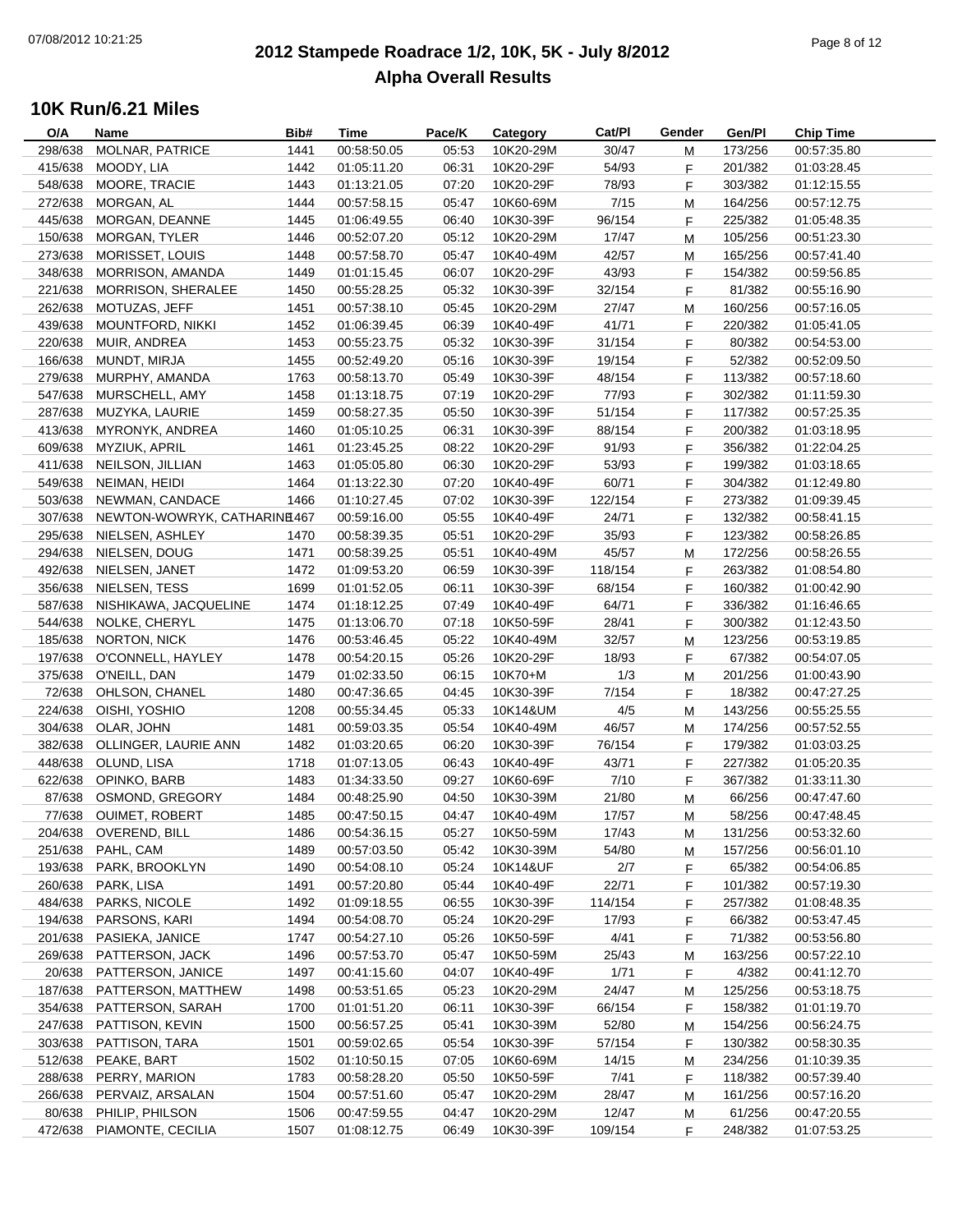### **2012 Stampede Roadrace 1/2, 10K, 5K - July 8/2012**  $P_1$  of  $P_2$  of  $P_3$  of  $P_4$  of  $P_5$  of  $P_6$  of  $P_7$  of  $P_8$  of  $P_9$  of  $P_9$  of  $P_9$  of  $P_9$ **Alpha Overall Results**

| O/A     | Name                   | Bib# | Time        | Pace/K | Category  | Cat/PI  | Gender | Gen/Pl  | <b>Chip Time</b> |
|---------|------------------------|------|-------------|--------|-----------|---------|--------|---------|------------------|
| 140/638 | PIPELLA, TARA          | 1509 | 00:51:21.85 | 05:08  | 10K40-49F | 10/71   | F      | 41/382  | 00:51:16.70      |
| 635/638 | PLOUFFE, VICTORIA      | 1724 | 01:40:45.85 | 10:04  | 10K30-39F | 153/154 | F      | 379/382 | 01:38:40.75      |
| 257/638 | PLUM, TERRA            | 1511 | 00:57:16.40 | 05:43  | 10K20-29F | 27/93   | F      | 98/382  | 00:56:20.30      |
| 593/638 | POUPART, HILDA         | 1512 | 01:18:42.45 | 07:52  | 10K40-49F | 65/71   | F      | 342/382 | 01:17:14.35      |
| 249/638 | POUPART, STEPHEN       | 1513 | 00:56:59.80 | 05:41  | 10K40-49M | 40/57   | M      | 155/256 | 00:56:10.70      |
| 184/638 | POWER, TIMOTHY         | 1514 | 00:53:45.75 | 05:22  | 10K20-29M | 23/47   | M      | 122/256 | 00:53:30.05      |
| 390/638 | POZZO, RENEE           | 1515 | 01:03:56.35 | 06:23  | 10K30-39F | 79/154  | F      | 183/382 | 01:02:01.65      |
| 8/638   | PULLEN, NOEL           | 1516 | 00:37:01.50 | 03:42  | 10K30-39M | 4/80    | M      | 8/256   | 00:37:00.85      |
| 104/638 | PYE, ERIC              | 1767 | 00:49:27.45 | 04:56  | 10K40-49M | 23/57   | M      | 78/256  | 00:49:10.95      |
| 263/638 | PYKE, SHANNON          | 1517 | 00:57:38.15 | 05:45  | 10K15-19F | 3/6     | F      | 103/382 | 00:57:23.85      |
| 585/638 | QUINN, DAVE            | 1518 | 01:18:09.90 | 07:48  | 10K40-49M | 55/57   | M      | 251/256 | 01:17:22.80      |
| 586/638 | QUINN, MADELEINE       | 1519 | 01:18:10.05 | 07:49  | 10K14&UF  | 6/7     | F      | 335/382 | 01:17:22.65      |
| 115/638 | RAHO, NICOLE           | 1520 | 00:50:09.10 | 05:00  | 10K20-29F | 10/93   | F.     | 29/382  | 00:49:05.30      |
| 483/638 | RAMESSAR, RANDY        | 1521 | 01:09:16.80 | 06:55  | 10K30-39M | 73/80   |        | 227/256 | 01:08:06.50      |
|         |                        |      |             |        |           |         | М      |         |                  |
| 92/638  | RAMSEY, JASON          | 1522 | 00:48:42.65 | 04:52  | 10K40-49M | 21/57   | M      | 70/256  | 00:48:28.65      |
| 371/638 | RANDA, GRACE           | 1233 | 01:02:26.55 | 06:14  | 10K50-59F | 13/41   | F      | 172/382 | 01:02:00.60      |
| 541/638 | RASHEAD, RAYN          | 1789 | 01:13:04.00 | 07:18  | 10K15-19M | 6/6     | M      | 244/256 | 01:11:24.40      |
| 614/638 | RASHID, AMAAN          | 1523 | 01:27:45.45 | 08:46  | 10K14&UM  | $5/5$   | M      | 254/256 | 01:26:03.85      |
| 567/638 | RAUGUST, SHAUNA        | 1524 | 01:14:59.05 | 07:29  | 10K30-39F | 134/154 | F      | 319/382 | 01:14:22.85      |
| 527/638 | RAUW, CAYLEY           | 1701 | 01:11:52.50 | 07:11  | 10K20-29F | 71/93   | F.     | 287/382 | 01:10:43.05      |
| 429/638 | REICH, JANICE          | 1528 | 01:06:12.65 | 06:37  | 10K40-49F | 39/71   | F.     | 211/382 | 01:05:33.65      |
| 346/638 | REID, DAN              | 1529 | 01:01:10.35 | 06:07  | 10K20-29M | 34/47   | M      | 194/256 | 00:59:55.00      |
| 68/638  | REID, DANIEL           | 1761 | 00:46:48.20 | 04:40  | 10K50-59M | 7/43    | M      | 54/256  | 00:46:23.45      |
| 345/638 | REID, JOHNNY           | 1530 | 01:01:09.90 | 06:06  | 10K20-29M | 33/47   | M      | 193/256 | 00:59:53.75      |
| 529/638 | RENAUD, JULIE          | 1531 | 01:12:02.05 | 07:12  | 10K20-29F | 73/93   | F      | 289/382 | 01:11:47.70      |
| 182/638 | RIEMANN, CAROLYNN      | 1533 | 00:53:29.60 | 05:20  | 10K40-49F | 16/71   | F      | 62/382  | 00:53:00.70      |
| 530/638 | RITZ, TALIA            | 1534 | 01:12:04.65 | 07:12  | 10K20-29F | 74/93   | F      | 290/382 | 01:10:17.05      |
| 457/638 | ROA-YAREMKOWYCZ, TASHA | 1535 | 01:07:20.90 | 06:44  | 10K30-39F | 102/154 | F.     | 235/382 | 01:06:48.00      |
| 493/638 | ROBERTS, MITCHELL      | 1790 | 01:09:58.95 | 06:59  | 10K20-29M | 43/47   | M      | 230/256 | 01:09:58.95      |
| 311/638 | ROBERTS, PAUL          | 1539 | 00:59:25.20 | 05:56  | 10K30-39M | 58/80   | М      | 176/256 | 00:58:48.35      |
| 513/638 | ROBERTS, SHIRLEY       | 1723 | 01:10:52.20 | 07:05  | 10K50-59F | 23/41   | F      | 279/382 | 01:08:45.50      |
| 453/638 | ROBERTSON, WENDY       | 1541 | 01:07:15.25 | 06:43  | 10K30-39F | 100/154 | F      | 231/382 | 01:06:41.45      |
| 353/638 | ROBICHAUD, DEANNA      | 1542 | 01:01:50.00 | 06:11  | 10K40-49F | 30/71   | F      | 157/382 | 01:01:45.65      |
| 395/638 | ROBSON, GABRIELLE      | 1543 | 01:04:20.75 | 06:26  | 10K20-29F | 50/93   | F      | 188/382 | 01:02:53.25      |
| 190/638 | RODGER, ANNE           | 1544 | 00:54:01.00 | 05:24  | 10K50-59F | 3/41    | F.     | 63/382  | 00:53:48.60      |
| 344/638 | ROSENBAUM, CHERYL      | 1768 | 01:01:09.60 | 06:06  | 10K20-29F | 42/93   | F.     | 152/382 | 01:00:03.20      |
| 151/638 | ROTZINGER, TIM         | 1546 | 00:52:08.55 | 05:12  | 10K20-29M | 18/47   | M      | 106/256 | 00:51:40.75      |
| 482/638 | RUDY, CAROL            | 1548 | 01:09:04.90 | 06:54  | 10K40-49F | 50/71   | F      | 256/382 | 01:07:41.60      |
| 102/638 | RUSSELL, DOUGLAS       | 1712 | 00:49:23.80 | 04:56  | 10K30-39M | 28/80   | M      | 76/256  | 00:48:50.00      |
| 2/638   | RUSSELL, RYAN          | 1740 | 00:34:41.55 | 03:28  | 10K20-29M | 1/47    | M      | 2/256   | 00:34:41.20      |
| 157/638 | <b>RUSTON, RANDY</b>   | 1549 | 00:52:25.65 | 05:14  | 10K20-29M | 20/47   | M      | 110/256 | 00:52:05.15      |
| 244/638 | SADLER, JONATHAN       | 1552 | 00:56:47.15 | 05:40  | 10K50-59M | 23/43   | M      | 152/256 | 00:56:05.20      |
| 473/638 | SAGAN, NICOLE          | 1777 | 01:08:14.05 | 06:49  | 10K30-39F | 110/154 | F      | 249/382 | 01:06:59.45      |
| 209/638 | SAKOWSKI, CLAIRE       | 1553 | 00:54:37.50 | 05:27  | 10K30-39F | 28/154  | F      | 75/382  | 00:54:27.60      |
| 407/638 | SAMBORSKI, BRENDA      | 1554 | 01:04:50.20 | 06:29  | 10K40-49F | 36/71   | F      | 196/382 | 01:04:38.30      |
| 211/638 | SAMPSON, CASSIE        | 1555 | 00:54:38.10 | 05:27  | 10K30-39F | 29/154  | F      | 77/382  | 00:53:28.80      |
| 497/638 | SANDERS, KERRI         |      | 01:10:13.70 |        | 10K30-39F | 121/154 |        | 267/382 | 01:09:17.40      |
|         |                        | 1558 |             | 07:01  |           |         | F      |         |                  |
| 521/638 | SARGIOUS, MONICA       | 1559 | 01:11:38.75 | 07:09  | 10K40-49F | 56/71   | F.     | 283/382 | 01:09:57.75      |
| 471/638 | SCARBOROUGH, MICHELLE  | 1737 | 01:08:11.50 | 06:49  | 10K40-49F | 47/71   | F      | 247/382 | 01:06:38.70      |
| 69/638  | SCHELLENBERG, JANIS    | 1562 | 00:47:01.05 | 04:42  | 10K30-39F | 6/154   | F      | 15/382  | 00:46:47.05      |
| 229/638 | SCHELLENBERG, MARGO    | 1563 | 00:55:57.95 | 05:35  | 10K30-39F | 34/154  | F      | 84/382  | 00:55:22.80      |
| 176/638 | SCHEUERMAN, BRAD       | 1702 | 00:53:24.30 | 05:20  | 10K30-39M | 42/80   | M      | 118/256 | 00:53:12.45      |
| 215/638 | SCHLAUCH, JENNY        | 1565 | 00:54:48.90 | 05:28  | 10K20-29F | 22/93   | F      | 78/382  | 00:53:54.90      |
| 256/638 | SEAGRAVE, SONJA        | 1567 | 00:57:14.80 | 05:43  | 10K20-29F | 26/93   | F      | 97/382  | 00:56:52.50      |
| 210/638 | SEITZ, DESIRAE         | 1568 | 00:54:37.90 | 05:27  | 10K20-29F | 21/93   | F.     | 76/382  | 00:53:34.20      |
| 531/638 | SENGAUS, NADINE        | 1569 | 01:12:07.30 | 07:12  | 10K20-29F | 75/93   | F      | 291/382 | 01:11:59.75      |
| 636/638 | SHADE, LOUISE          | 1571 | 01:49:02.80 | 10:54  | 10K40-49F | 70/71   | F      | 380/382 | 01:47:12.90      |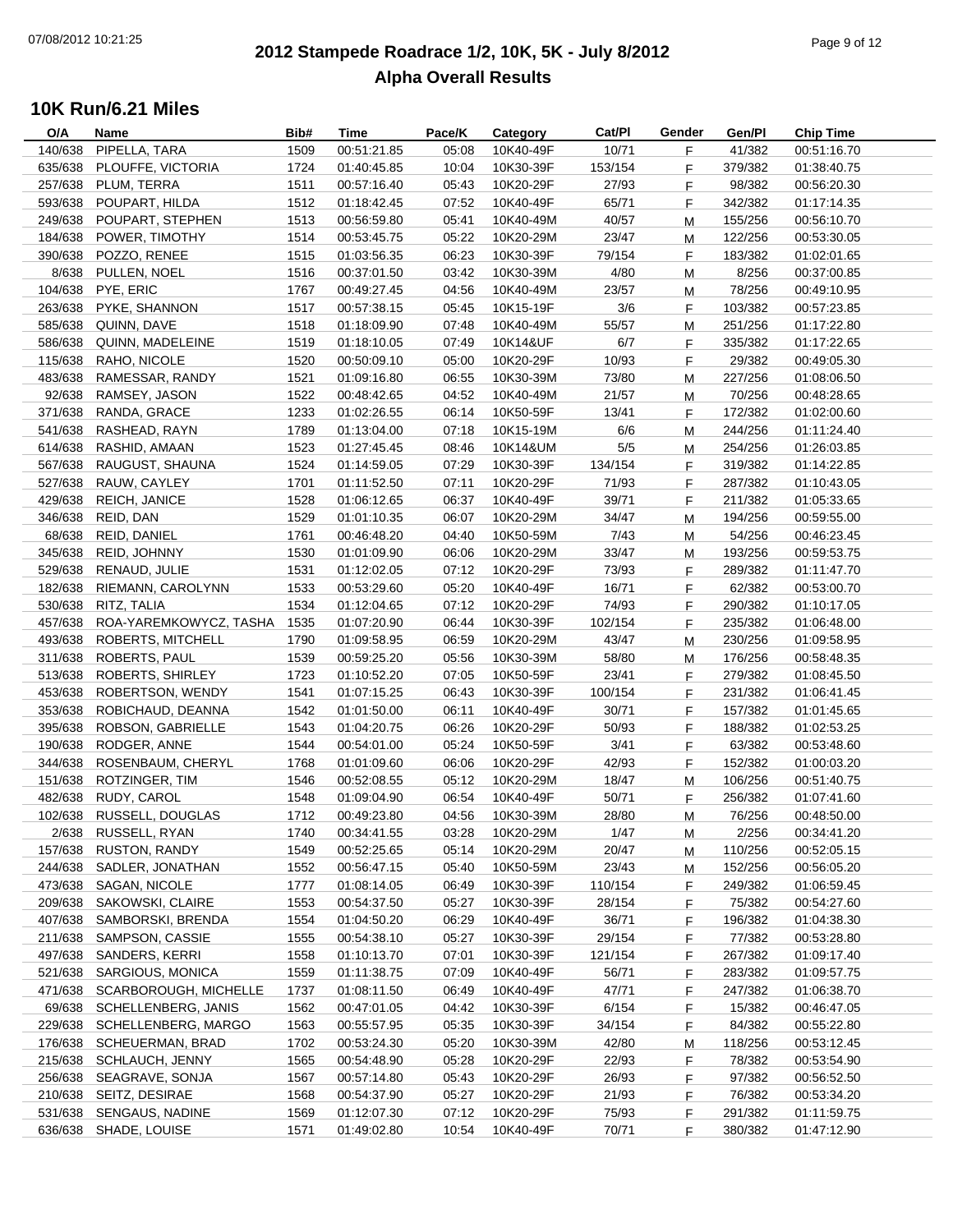### **2012 Stampede Roadrace 1/2, 10K, 5K - July 8/2012** Page 10 of 12 **Alpha Overall Results**

| O/A     | Name                        | Bib# | Time                       | Pace/K | Category  | Cat/PI  | Gender    | Gen/Pl  | <b>Chip Time</b> |
|---------|-----------------------------|------|----------------------------|--------|-----------|---------|-----------|---------|------------------|
| 153/638 | SHARIF, OMEED               | 1572 | 00:52:15.95                | 05:13  | 10K30-39M | 38/80   | M         | 107/256 | 00:51:23.35      |
| 332/638 | SHAYEGAN, BEHNAM            | 1573 | 01:00:19.50                | 06:01  | 10K20-29M | 32/47   | M         | 186/256 | 00:59:22.15      |
| 460/638 | SHEARDOWN, MARK             | 1574 | 01:07:22.25                | 06:44  | 10K20-29M | 42/47   | M         | 223/256 | 01:06:03.65      |
| 225/638 | SHEPPARD, S.                | 1754 | 00:55:40.10                | 05:34  | 10K30-39F | 33/154  | F.        | 82/382  | 00:55:20.85      |
| 343/638 | SIU, MARIA                  | 1576 | 01:01:08.20                | 06:06  | 10K30-39F | 64/154  | F         | 151/382 | 01:00:26.60      |
| 29/638  | SKEA, KEN                   | 1577 | 00:43:06.45                | 04:18  | 10K50-59M | 2/43    | M         | 25/256  | 00:43:06.45      |
| 410/638 | SKOLL, JENNIFER             | 1578 | 01:05:03.85                | 06:30  | 10K30-39F | 87/154  | F         | 198/382 | 01:03:49.60      |
| 164/638 | SKOV, BONNIE                | 1579 | 00:52:40.20                | 05:16  | 10K60-69F | 1/10    | F         | 51/382  | 00:52:29.95      |
| 488/638 | SLEILATY, JULIE             | 1744 | 01:09:25.90                | 06:56  | 10K30-39F | 117/154 | F.        | 261/382 | 01:07:30.00      |
| 276/638 | SMITH, CARLY                | 1581 | 00:58:10.30                | 05:49  | 10K20-29F | 29/93   | F         | 111/382 | 00:57:30.80      |
| 321/638 | SMITH, FRED                 | 1582 | 00:59:44.85                | 05:58  | 10K60-69M | 10/15   | M         | 180/256 | 00:58:52.45      |
| 208/638 | SMITH, KEVIN                | 1583 | 00:54:37.50                | 05:27  | 10K50-59M | 18/43   | м         | 134/256 | 00:54:13.30      |
|         | 432/638 SNELL, DIANA        | 1585 | 01:06:18.35                | 06:37  | 10K30-39F | 93/154  | F.        | 214/382 | 01:05:53.90      |
| 419/638 | SNELL, FRED                 | 1586 | 01:05:26.70                | 06:32  | 10K60-69M | 12/15   |           | 215/256 | 01:05:02.65      |
|         |                             |      | 00:58:48.85                |        |           |         | м         |         |                  |
| 297/638 | SNOW, ALISON                | 1774 |                            | 05:52  | 10K30-39F | 53/154  | F.        | 125/382 | 00:58:16.15      |
| 124/638 | SNOW, AMANDA                | 1773 | 00:50:24.35                | 05:02  | 10K30-39F | 14/154  | F.        | 32/382  | 00:49:52.85      |
| 337/638 | SNOW, PETER                 | 1587 | 01:00:34.55                | 06:03  | 10K40-49M | 49/57   | M         | 189/256 | 00:59:13.45      |
| 24/638  | SPAKOWSKI, GEORGE           | 1766 | 00:41:52.45                | 04:11  | 10K40-49M | 6/57    | M         | 20/256  | 00:41:50.05      |
| 21/638  | SPANOS, GEORGE              | 1735 | 00:41:17.10                | 04:07  | 10K40-49M | 5/57    | M         | 17/256  | 00:41:09.80      |
| 86/638  | SPITZNAGEL, MICHAEL         | 1588 | 00:48:15.80                | 04:49  | 10K20-29M | 14/47   | М         | 65/256  | 00:47:06.00      |
|         | 160/638 STANIFORTH, LINDSAY | 1589 | 00:52:31.35                | 05:15  | 10K30-39F | 18/154  | F.        | 48/382  | 00:52:02.40      |
|         | 430/638 STAUTH, TEIRA       | 1590 | 01:06:14.45                | 06:37  | 10K20-29F | 56/93   | F.        | 212/382 | 01:05:07.85      |
|         | 447/638 STAVELEY, IAN       | 1591 | 01:07:08.10                | 06:42  | 10K50-59M | 37/43   | M         | 221/256 | 01:06:10.30      |
| 631/638 | STEINLEY, JOANNE            | 1592 | 01:39:27.05                | 09:56  | 10K60-69F | 10/10   | F.        | 375/382 | 01:38:04.65      |
|         | 88/638 STEVENS, TOM         | 1593 | 00:48:28.85                | 04:50  | 10K40-49M | 19/57   | M         | 67/256  | 00:48:18.90      |
|         | 425/638 STEVENSON, KIM      | 1594 | 01:05:50.10                | 06:35  | 10K40-49F | 38/71   | F.        | 207/382 | 01:05:07.85      |
|         | 54/638 STEWART, DARREN      | 580  | 00:45:36.30                | 04:33  | 10K30-39M | 17/80   | ${\sf M}$ | 47/256  | 00:45:26.20      |
| 163/638 | STEWART, JILL               | 1595 | 00:52:37.35                | 05:15  | 10K20-29F | 14/93   | F.        | 50/382  | 00:52:03.15      |
| 55/638  | STEWART, RHIAN              | 581  | 00:45:36.45                | 04:33  | 10K30-39F | 3/154   | F.        | 8/382   | 00:45:26.40      |
| 274/638 | STORDEUR, ALLISON           | 1704 | 00:58:04.90                | 05:48  | 10K30-39F | 47/154  | F.        | 109/382 | 00:54:12.65      |
| 30/638  | STRATTON, ALEXANDRA         | 1597 | 00:43:19.60                | 04:19  | 10K20-29F | 3/93    | F         | 5/382   | 00:43:00.75      |
| 191/638 | SUBERLAK, ANTON Q.          | 1117 | 00:54:02.95                | 05:24  | 10K30-39M | 46/80   | M         | 128/256 | 00:53:26.55      |
| 7/638   | SWANSON, AARON              | 1759 | 00:35:30.85                | 03:33  | 10K30-39M | 3/80    | M         | 7/256   | 00:35:29.60      |
| 598/638 | SWANSON, SHARLA             | 1600 | 01:19:53.25                | 07:59  | 10K30-39F | 144/154 | F.        | 347/382 | 01:18:22.05      |
| 342/638 | SWITZER, LORNE              | 1601 | 01:00:56.75                | 06:05  | 10K50-59M | 30/43   | ${\sf M}$ | 192/256 | 01:00:39.35      |
| 437/638 | TAN, SHET FERN              | 1603 | 01:06:35.55                | 06:39  | 10K30-39F | 95/154  | F.        | 218/382 | 01:05:19.95      |
| 246/638 | TANGJERD-LEWKO, TASHA       | 1604 | 00:56:54.30                | 05:41  | 10K30-39F | 38/154  | F.        | 93/382  | 00:56:00.30      |
| 388/638 | TARNASKY, NEIL              | 1606 | 01:03:53.75                | 06:23  | 10K15-19M | 4/6     | M         | 207/256 | 01:02:43.05      |
| 389/638 | TARNASKY, SAMANTHA          | 1607 | 01:03:53.90                | 06:23  | 10K20-29F | 47/93   | F.        | 182/382 | 01:02:43.20      |
|         | 633/638 TAYLOR, LAURIE      | 1730 | 01:39:59.80                | 09:59  | 10K30-39F | 151/154 | F.        | 377/382 | 01:37:58.90      |
| 470/638 | TEDD, TAMARA                | 1608 | 01:08:08.60                | 06:48  | 10K30-39F | 108/154 | F.        | 246/382 | 01:07:49.40      |
| 431/638 | TEGHTMEYER, NANCY           | 1705 | 01:06:17.05                | 06:37  | 10K30-39F | 92/154  | F.        | 213/382 | 01:05:24.70      |
| 454/638 | <b>TESSIER, MELANIE</b>     | 1611 | 01:07:19.10                | 06:43  | 10K30-39F | 101/154 | F         | 232/382 | 01:07:14.40      |
| 403/638 | THIESSEN, CHRISTA           | 1612 | 01:04:44.10                | 06:28  | 10K30-39F | 84/154  | F         | 193/382 | 01:04:39.00      |
| 543/638 | THIESSEN, JORLENE           |      |                            | 07:18  | 10K40-49F | 59/71   |           | 299/382 |                  |
|         |                             | 1613 | 01:13:05.10<br>01:32:07.35 |        |           | 148/154 | F.        |         | 01:12:15.65      |
| 616/638 | THOMAS, JILL                | 1614 |                            | 09:12  | 10K30-39F |         | F         | 362/382 | 01:30:35.20      |
| 479/638 | THOMPSON, KARIANNE          | 1615 | 01:08:48.30                | 06:52  | 10K30-39F | 112/154 | F.        | 254/382 | 01:07:13.90      |
| 450/638 | THORNTON, GINA              | 1742 | 01:07:13.50                | 06:43  | 10K30-39F | 98/154  | F         | 229/382 | 01:05:20.10      |
| 181/638 | TIERNEY, NATASHA            | 1709 | 00:53:28.75                | 05:20  | 10K40-49F | 15/71   | F         | 61/382  | 00:52:27.65      |
| 186/638 | TIGLEY, WILL                | 1617 | 00:53:47.15                | 05:22  | 10K30-39M | 45/80   | M         | 124/256 | 00:53:39.60      |
| 574/638 | TIMLICK, CATHLEEN           | 1706 | 01:16:07.10                | 07:36  | 10K20-29F | 86/93   | F         | 325/382 | 01:14:14.80      |
| 575/638 | TIMLICK, COLEEN             | 1758 | 01:16:07.75                | 07:36  | 10K50-59F | 31/41   | F         | 326/382 | 01:14:16.65      |
| 584/638 | TOEWS, JANICE               | 1619 | 01:17:25.70                | 07:44  | 10K30-39F | 138/154 | F.        | 334/382 | 01:17:08.70      |
| 96/638  | TOMEI, LUCAS                | 1620 | 00:48:58.95                | 04:53  | 10K30-39M | 24/80   | M         | 72/256  | 00:48:38.80      |
| 265/638 | TOMEI, RACHEL               | 1621 | 00:57:44.85                | 05:46  | 10K20-29F | 28/93   | F         | 105/382 | 00:57:24.25      |
| 212/638 | TOWELL, REID                | 1623 | 00:54:41.25                | 05:28  | 10K50-59M | 19/43   | M         | 135/256 | 00:53:52.65      |
| 563/638 | TRAIGER, ELIZABETH          | 1624 | 01:14:34.30                | 07:27  | 10K30-39F | 133/154 | F.        | 315/382 | 01:13:05.75      |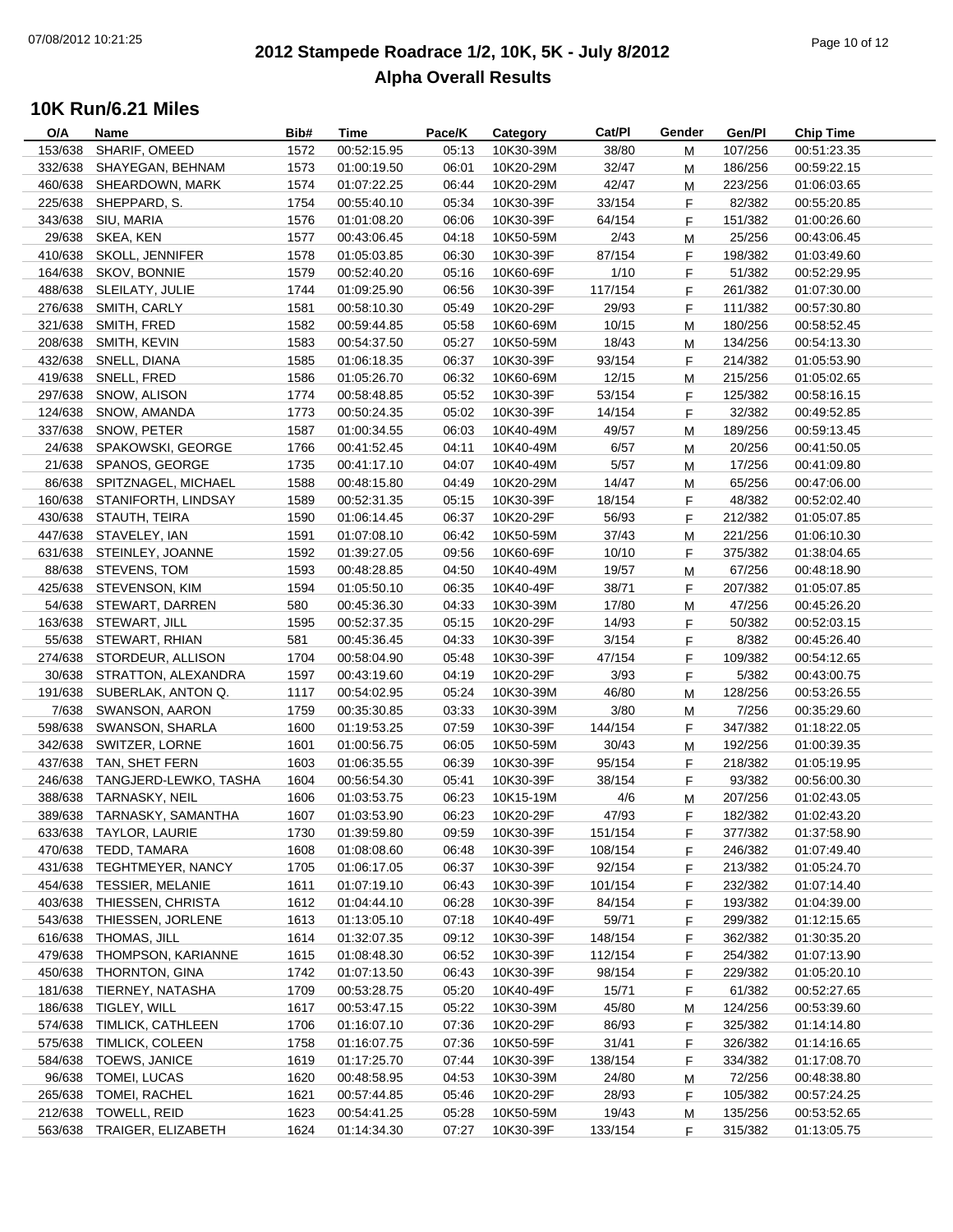### **2012 Stampede Roadrace 1/2, 10K, 5K - July 8/2012**  $\frac{1}{2}$  Page 11 of 12 **Alpha Overall Results**

| O/A     | Name                       | Bib# | Time        | Pace/K | Category  | Cat/PI  | Gender | Gen/Pl  | <b>Chip Time</b> |
|---------|----------------------------|------|-------------|--------|-----------|---------|--------|---------|------------------|
| 335/638 | TRANQUILLA, GRAYDON        | 1625 | 01:00:29.60 | 06:02  | 10K60-69M | 11/15   | М      | 187/256 | 01:00:07.30      |
| 70/638  | TRIMBLE, PATTY             | 1626 | 00:47:02.45 | 04:42  | 10K40-49F | 4/71    | F      | 16/382  | 00:46:54.30      |
| 557/638 | <b>TURNER, GISELE</b>      | 1627 | 01:13:55.45 | 07:23  | 10K50-59F | 29/41   | F      | 309/382 | 01:12:59.20      |
| 203/638 | TURNER, MEGAN              | 1628 | 00:54:34.10 | 05:27  | 10K20-29F | 20/93   | F.     | 73/382  | 00:53:12.40      |
| 4/638   | TWA, RYAN                  | 1629 | 00:35:12.15 | 03:31  | 10K30-39M | 2/80    | M      | 4/256   | 00:35:08.45      |
| 340/638 | VALENZUELA, CARLOS         | 1630 | 01:00:55.60 | 06:05  | 10K30-39M | 63/80   | M      | 190/256 | 01:00:07.35      |
| 501/638 | VALTINS, KAYLA             | 1631 | 01:10:23.95 | 07:02  | 10K20-29F | 66/93   | F      | 271/382 | 01:09:11.90      |
| 17/638  | VAN DER LEE, SEAN          | 1707 | 00:40:48.50 | 04:04  | 10K20-29M | 3/47    | M      | 14/256  | 00:40:30.40      |
| 228/638 | VAN DER ZEE, RICHARD       | 1633 | 00:55:55.45 | 05:35  | 10K50-59M | 21/43   | М      | 145/256 | 00:54:56.75      |
|         | 422/638 VAN DER ZEE, TYLER | 1634 | 01:05:42.95 | 06:34  | 10K20-29M | 40/47   | M      | 217/256 | 01:04:45.65      |
| 316/638 | VANDEN DOOL, GRACE         | 1635 | 00:59:30.00 | 05:57  | 10K40-49F | 25/71   | F      | 139/382 | 00:59:17.30      |
| 401/638 | <b>VERKLAND, NISSA</b>     | 1637 | 01:04:39.35 | 06:27  | 10K30-39F | 82/154  | F      | 191/382 | 01:02:36.35      |
| 63/638  | <b>VLASOV, ANATOLY</b>     | 1639 | 00:46:12.25 | 04:37  | 10K30-39M | 18/80   | M      | 52/256  | 00:46:06.15      |
|         | 502/638 VOISIN, REBEKAH    | 1640 | 01:10:26.00 | 07:02  | 10K20-29F | 67/93   | F      | 272/382 | 01:08:27.30      |
| 162/638 | WAGHORN, ALISON            | 1642 | 00:52:33.95 | 05:15  | 10K40-49F | 14/71   | F.     | 49/382  | 00:52:15.20      |
| 560/638 | WALDNER, IDA               | 1644 | 01:13:59.25 | 07:23  | 10K40-49F | 61/71   | F      | 312/382 | 01:12:44.20      |
| 630/638 | WALLACE, CATHERINE         | 1646 | 01:39:27.05 | 09:56  | 10K50-59F | 41/41   | F      | 374/382 | 01:38:03.85      |
| 136/638 | WALLACE, DAVID             | 1647 | 00:51:15.85 | 05:07  | 10K20-29M | 16/47   | M      | 98/256  | 00:50:26.45      |
| 569/638 | WALLACE, JAMIE             | 1771 | 01:15:16.45 | 07:31  | 10K20-29F | 82/93   | F.     | 320/382 | 01:14:07.15      |
| 568/638 | <b>WALLACE, KERRY</b>      | 1772 | 01:15:16.20 | 07:31  | 10K50-59M | 43/43   | M      | 249/256 | 01:14:06.90      |
| 144/638 | WARD, ANDREW               | 1649 | 00:51:38.15 | 05:09  | 10K30-39M | 36/80   |        | 102/256 | 00:51:16.85      |
|         |                            |      |             |        |           |         | M      |         |                  |
| 111/638 | WARD, GLENN                | 1650 | 00:49:44.25 | 04:58  | 10K40-49M | 24/57   | M      | 84/256  | 00:49:38.30      |
| 533/638 | WARD, KATHY                | 1651 | 01:12:21.30 | 07:14  | 10K40-49F | 57/71   | F      | 293/382 | 01:11:05.55      |
| 550/638 | WARD, SCOTT                | 1652 | 01:13:30.50 | 07:21  | 10K40-49M | 53/57   | М      | 246/256 | 01:12:14.85      |
| 173/638 | WARD, SHANNON              | 1653 | 00:53:11.80 | 05:19  | 10K30-39F | 23/154  | F.     | 57/382  | 00:52:26.70      |
| 511/638 | WARREN, MATT               | 1402 | 01:10:49.25 | 07:04  | 10K30-39M | 75/80   | М      | 233/256 | 01:09:59.00      |
| 82/638  | <b>WARREN, ROB</b>         | 1654 | 00:48:05.20 | 04:48  | 10K40-49M | 18/57   | M      | 62/256  | 00:47:35.55      |
| 112/638 | <b>WATKINS, KATHY</b>      | 1655 | 00:50:01.35 | 05:00  | 10K50-59F | 2/41    | F      | 28/382  | 00:49:15.75      |
| 347/638 | <b>WATTIE, LORRAINE</b>    | 1656 | 01:01:14.45 | 06:07  | 10K40-49F | 28/71   | F.     | 153/382 | 01:00:50.85      |
| 250/638 | <b>WEARE, KENT</b>         | 1755 | 00:57:01.30 | 05:42  | 10K30-39M | 53/80   | М      | 156/256 | 00:56:37.70      |
| 357/638 | <b>WEBSTER, CORIE</b>      | 1657 | 01:01:52.15 | 06:11  | 10K30-39F | 69/154  | F      | 161/382 | 01:01:35.30      |
| 455/638 | WEISS, KIMBERLY            | 1658 | 01:07:20.45 | 06:44  | 10K40-49F | 44/71   | F      | 233/382 | 01:06:11.05      |
| 234/638 | WESA, BRENDA               | 1659 | 00:56:19.25 | 05:37  | 10K40-49F | 19/71   | F      | 87/382  | 00:55:42.75      |
| 380/638 | <b>WESTON, LORI</b>        | 1660 | 01:03:14.90 | 06:19  | 10K30-39F | 75/154  | F      | 177/382 | 01:01:35.40      |
| 611/638 | <b>WHITAKER, CINDY</b>     | 1661 | 01:24:48.15 | 08:28  | 10K30-39F | 147/154 | F      | 358/382 | 01:22:57.50      |
| 494/638 | <b>WHITE, CHRISTA</b>      | 1662 | 01:10:04.75 | 07:00  | 10K30-39F | 119/154 | F.     | 264/382 | 01:09:22.50      |
| 539/638 | WHITE, ROY                 | 1663 | 01:12:58.15 | 07:17  | 10K70+M   | 2/3     | М      | 243/256 | 01:12:28.35      |
| 292/638 | WHITLEY, LAURA             | 1664 | 00:58:31.40 | 05:51  | 10K30-39F | 52/154  | F.     | 121/382 | 00:56:45.40      |
|         | 131/638 WIEBE, WARREN      | 1665 | 00:50:54.05 | 05:05  | 10K50-59M | 13/43   | M      | 96/256  | 00:50:44.85      |
|         | 32/638 WIENS, KEVIN        | 1666 | 00:43:22.60 | 04:20  | 10K40-49M | 8/57    | M      | 27/256  | 00:43:07.70      |
| 404/638 | <b>WILLIAMS, ANGELA</b>    | 1667 | 01:04:47.55 | 06:28  | 10K20-29F | 52/93   | F.     | 194/382 | 01:03:57.60      |
| 18/638  | <b>WILSON, COREY</b>       | 1668 | 00:40:54.65 | 04:05  | 10K40-49M | 4/57    | M      | 15/256  | 00:40:51.75      |
| 556/638 | <b>WILSON, SOPHIE</b>      | 1670 | 01:13:54.75 | 07:23  | 10K14&UF  | 4/7     | F.     | 308/382 | 01:13:43.75      |
| 339/638 | WISENER, CAROLYNN          | 1721 | 01:00:36.20 | 06:03  | 10K50-59F | 11/41   | F      | 150/382 | 00:59:58.60      |
| 44/638  | WISENER, TOM               | 1672 | 00:44:08.40 | 04:24  | 10K50-59M | 4/43    | M      | 38/256  | 00:44:04.30      |
| 551/638 | WOLFRAME, JENNA            | 1741 | 01:13:32.15 | 07:21  | 10K20-29F | 79/93   | F.     | 305/382 | 01:12:03.00      |
| 441/638 | WONG, KAITLYN              | 1673 | 01:06:44.15 | 06:40  | 10K20-29F | 59/93   | F      | 222/382 | 01:05:02.50      |
| 233/638 | WONG, KEN                  | 1324 | 00:56:13.70 | 05:37  | 10K20-29M | 26/47   | M      | 147/256 | 00:54:47.95      |
| 317/638 | WONG, RAYMOND              | 1675 | 00:59:30.30 | 05:57  | 10K20-29M | 31/47   | M      | 178/256 | 00:57:57.70      |
| 78/638  | WONG, TED                  | 1676 | 00:47:52.25 | 04:47  | 10K50-59M | 8/43    | M      | 59/256  | 00:47:22.90      |
| 518/638 | WONG, WENDY                | 1677 | 01:11:16.70 | 07:07  | 10K40-49F | 55/71   | F      | 281/382 | 01:11:13.30      |
| 325/638 | WOOFTER, BAILEY            | 1678 | 01:00:00.35 | 06:00  | 10K20-29F | 39/93   | F      | 144/382 | 00:59:24.95      |
| 41/638  | WORTLEY, MILES             | 1679 | 00:43:59.50 | 04:23  | 10K40-49M | 11/57   | M      | 36/256  | 00:43:56.40      |
| 28/638  | WYLLIE, DOUG               | 1680 | 00:42:37.15 | 04:15  | 10K50-59M | 1/43    |        | 24/256  | 00:42:29.85      |
| 127/638 | WYLLIE, JEREMIE            | 1681 | 00:50:48.65 | 05:04  | 10K15-19M | 2/6     | M      | 94/256  | 00:50:10.95      |
| 500/638 |                            |      |             | 07:02  | 10K20-29F |         | M      |         |                  |
|         | YAREMKO, KELSEY            | 1682 | 01:10:22.55 |        |           | 65/93   | F.     | 270/382 | 01:09:52.35      |
| 141/638 | YOUNG, KEVIN               | 1683 | 00:51:22.55 | 05:08  | 10K30-39M | 35/80   | M      | 100/256 | 00:50:55.35      |